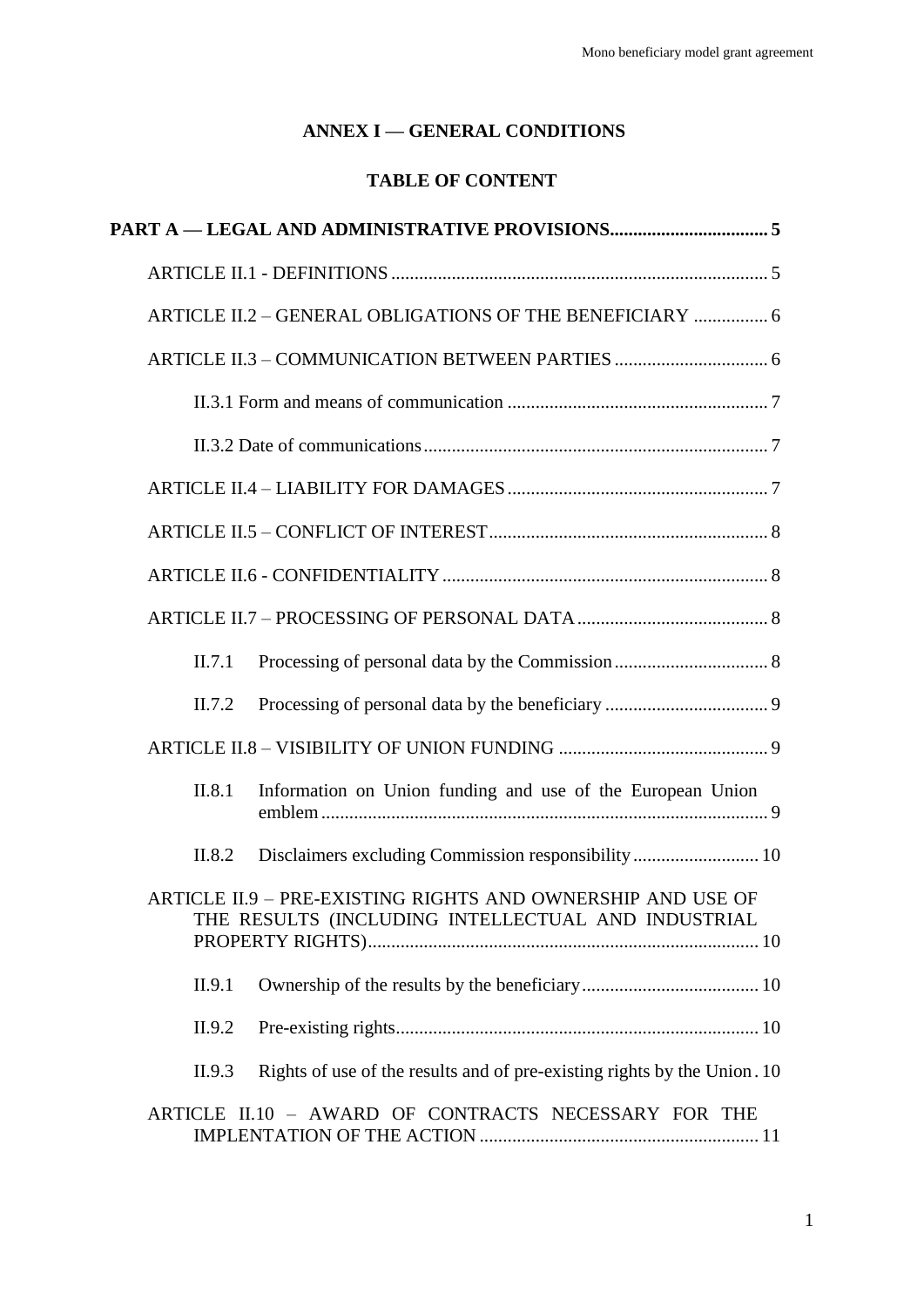|         | ARTICLE II.11 - SUBCONTRACTING OF TASKS FORMING PART OF          |  |
|---------|------------------------------------------------------------------|--|
|         | ARTICLE II.12 - FINANCIAL SUPPORT TO THIRD PARTIES  12           |  |
|         | ARTICLE II.13 - AMENDMENTS TO THE AGREEMENTS  13                 |  |
|         | ARTICLE II.14 - ASSIGNMENT OF CLAIMS FOR PAYMENTS TO THIRD       |  |
|         |                                                                  |  |
|         | ARTICLE II.16 - SUSPENSION OF THE IMPLEMENTATION OF THE          |  |
|         |                                                                  |  |
|         |                                                                  |  |
|         |                                                                  |  |
|         | ARTICLE II.17 - TERMINATION OF THE AGREEMENT  16                 |  |
| II.17.1 |                                                                  |  |
|         |                                                                  |  |
|         |                                                                  |  |
|         | ARTICLE II.18 - APPLICABLE LAW, SETTLEMENT OF DISPUTES AND       |  |
|         |                                                                  |  |
|         |                                                                  |  |
| II.19.1 |                                                                  |  |
|         |                                                                  |  |
|         |                                                                  |  |
|         |                                                                  |  |
|         | ARTICLE II.20 - IDENTIFIABILITY AND VERIFIABILITY OF THE         |  |
|         |                                                                  |  |
|         | II.20.2 Records and other documentation to support the costs and |  |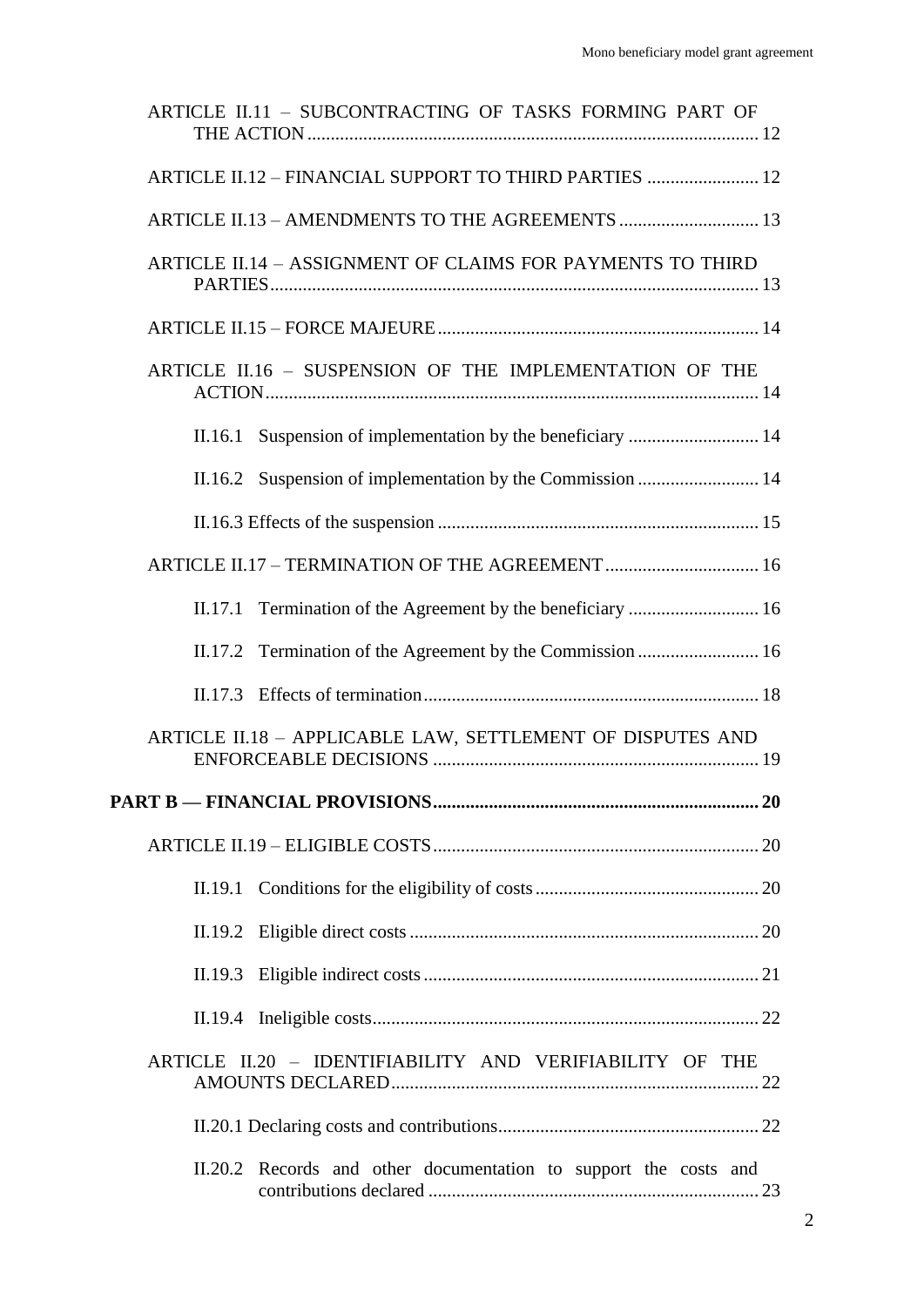| II.20.3 Conditions to determine the compliance of cost accounting practices 24                                                                      |  |  |  |  |
|-----------------------------------------------------------------------------------------------------------------------------------------------------|--|--|--|--|
| ARTICLE II.21 - ELIGIBILITY OF COSTS OF ENTITIES AFFILIATED TO                                                                                      |  |  |  |  |
|                                                                                                                                                     |  |  |  |  |
| ARTICLE II.23 - NON-COMPLIANCE WITH THE REPORTING                                                                                                   |  |  |  |  |
| ARTICLE II.24 - SUSPENSION OF PAYMENTS AND TIME LINE FOR                                                                                            |  |  |  |  |
|                                                                                                                                                     |  |  |  |  |
|                                                                                                                                                     |  |  |  |  |
| ARTICLE II.25 - CALCULATION OF THE FINAL AMOUNT OF THE                                                                                              |  |  |  |  |
| Step $1$ — Application of the reimbursement rate to the eligible<br>II.25.1<br>costs and addition of the financing not linked to costs, unit, flat- |  |  |  |  |
| Step 2 — Limit to maximum amount of the grant  29<br>II.25.2                                                                                        |  |  |  |  |
| II.25.3                                                                                                                                             |  |  |  |  |
| Step $4$ — Reduction due to improper implementation or breach of<br>II.25.4                                                                         |  |  |  |  |
|                                                                                                                                                     |  |  |  |  |
| II.26.1                                                                                                                                             |  |  |  |  |
| II.26.2                                                                                                                                             |  |  |  |  |
| II.26.3                                                                                                                                             |  |  |  |  |
|                                                                                                                                                     |  |  |  |  |
|                                                                                                                                                     |  |  |  |  |
| Technical and financial checks, audits, interim and final<br>II.27.1                                                                                |  |  |  |  |
|                                                                                                                                                     |  |  |  |  |
|                                                                                                                                                     |  |  |  |  |
|                                                                                                                                                     |  |  |  |  |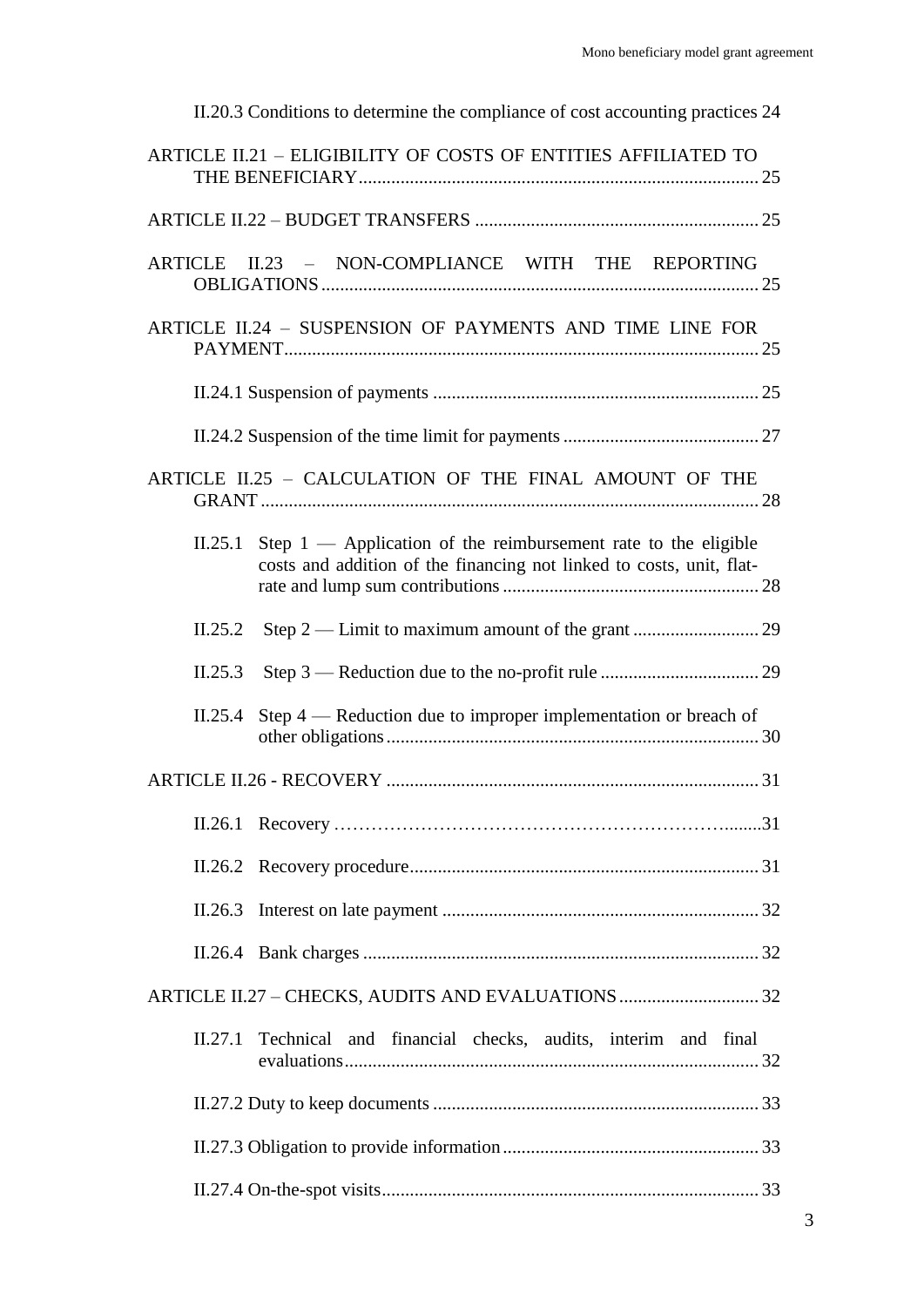| II.27.7 Correction of systemic or recurrent errors, irregularities, fraud or |  |
|------------------------------------------------------------------------------|--|
|                                                                              |  |
|                                                                              |  |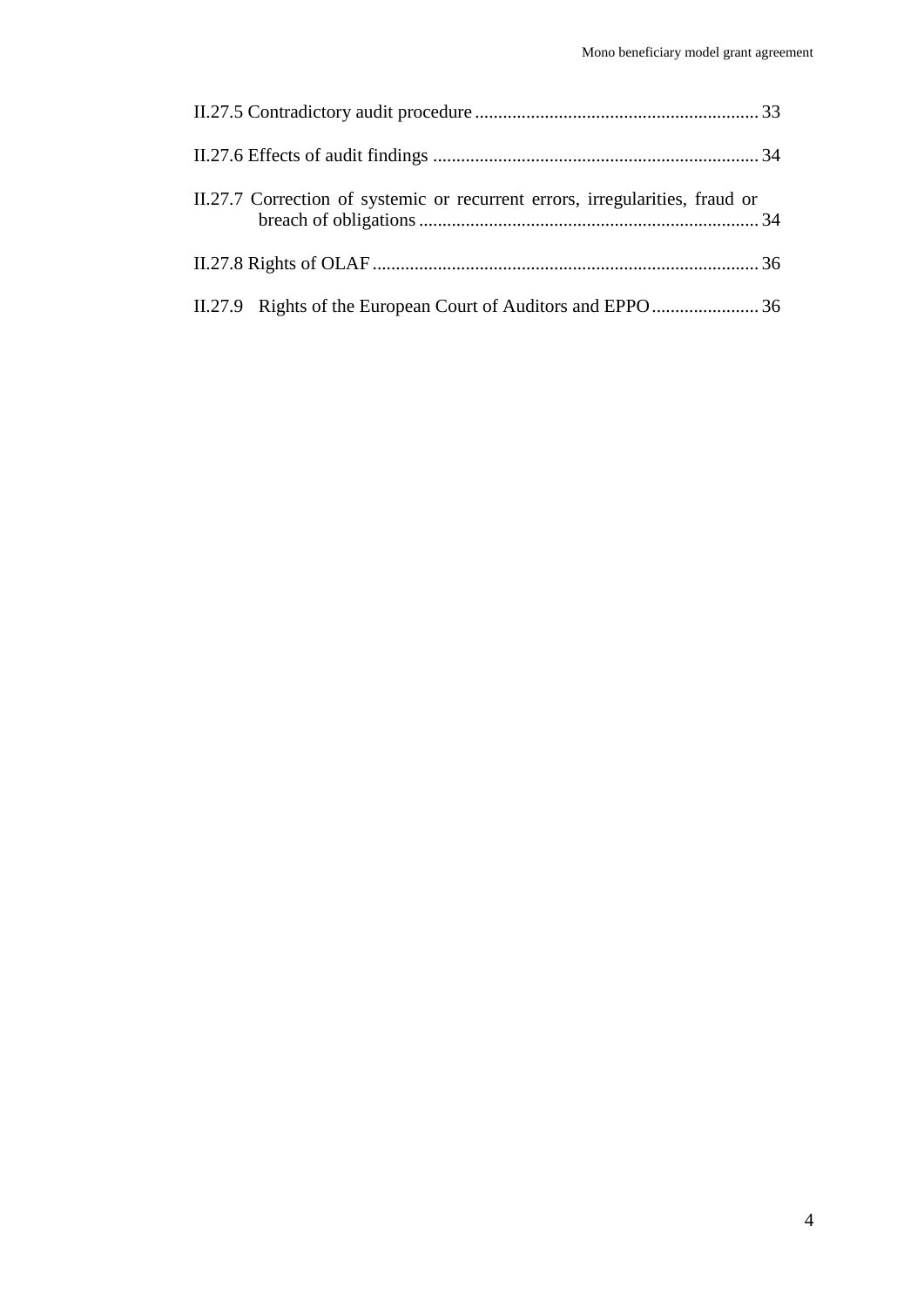## <span id="page-4-0"></span>**PART A — LEGAL AND ADMINISTRATIVE PROVISIONS**

### <span id="page-4-1"></span>**ARTICLE II.1 - DEFINITIONS**

The following definitions apply for the purpose of the Agreement:

**'Action'**: the set of activities or the project for which the grant is awarded, to be implemented by the beneficiary as described in Annex I;

**'Breach of obligations':** failure by the beneficiary to fulfil one or more of its contractual obligations;

**'Confidential information or document'**: any information or document (in any format) received by either party from the other or accessed by either party in the context of the implementation of the Agreement that any of the parties has identified in writing as confidential. It does not include information that is publicly available;

**'Conflict of interests'**: a situation where the impartial and objective implementation of the Agreement by the beneficiary is compromised for reasons involving family, emotional life, political or national affinity, economic interest, any other direct or indirect personal interest or any other shared interest with the Commission or any third party related to the subject matter of the Agreement;

**'Direct costs'**: those specific costs which are directly linked to the implementation of the *action* and can therefore be attributed directly to it. They may not include any *indirect costs*;

**'Force majeure'**: any unforeseeable, exceptional situation or event beyond the control of the parties that prevents either of them from fulfilling any of their obligations under the Agreement, which is not attributable to error or negligence on their part or on the part of the subcontractors affiliated entities or third parties in receipt of financial support and which proves to be inevitable despite their exercising due diligence. The following cannot be invoked as *force majeure*: labour disputes, strikes, financial difficulties or any default of a service, defect in equipment or materials or delays in making them available, unless they stem directly from a relevant case of *force majeure*;

**'Formal notification'**: form of communication between the parties made in writing, by mail or electronic mail which provides the sender with compelling evidence that the message was delivered to the specified recipient;

**'Fraud'**: any act or omission relating to the use or presentation of false, incorrect or incomplete statements or documents, which has as its effect the misappropriation or wrongful retention of funds or assets from the Union budget, the non-disclosure of information in violation of a specific obligation, with the same effect or the misapplication of such funds or assets for purposes other than those for which they were originally granted;

**'Grave professional misconduct':** a violation of applicable laws or regulations or ethical standards of the profession to which a person or entity belongs, or any wrongful conduct of a person or entity which has an impact on its professional credibility where such conduct denotes wrongful intent or gross negligence;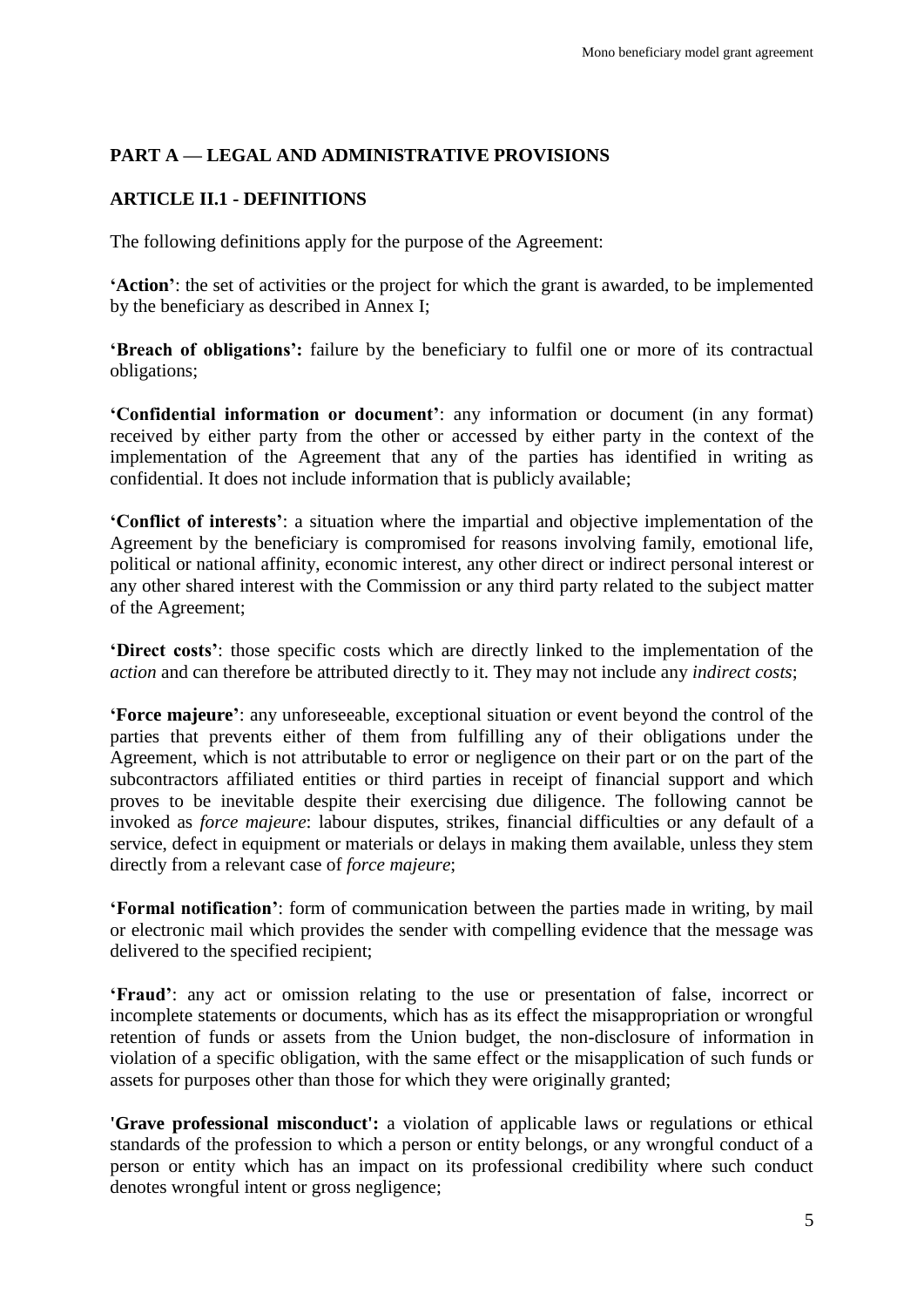**'Implementation period'**: the period of implementation of the activities forming part of the *action*, as specified in Article I.2.2;

**'Indirect costs'**: those costs which are not specific costs directly linked to the implementation of the *action* and which therefore cannot be attributed directly to it. They may not include any costs identifiable or declared as eligible *direct costs*;

**'Irregularity'**: any infringement of a provision of Union law resulting from an act or omission by the beneficiary, which has or would have the effect of prejudicing the Union's budget;

**'Maximum amount of the grant'**: the maximum EU contribution to the *action*, as defined in Article I.3.1;

**'Pre-existing material'**: any materials, document, technology or know-how which exists prior to the beneficiary using it for the production of a result in the implementation of the *action*;

**'Pre-existing right'**: any industrial and intellectual property right on *pre-existing material*; it may consist in a right of ownership, a licence right and/or a right of use belonging to the beneficiary or any other third parties;

**'Related person**': any natural or legal person who is a member of the administrative management or supervisory body of the beneficiary or who has the powers of representation, decision or control with regard to the beneficiary;

**'Starting date'**: the date on which the implementation of the *action* starts as provided for in Article I.2.2;

**'Subcontract'**: a procurement contract within the meaning of Article II.10, which covers the implementation by a third party of tasks forming part of the *action* as described in Annex II;

## <span id="page-5-0"></span>**ARTICLE II.2 – GENERAL OBLIGATIONS OF THE BENEFICIARY**

The beneficiary:

- (a) is liable for carrying out the *action* in accordance with the Agreement;
- (b) must comply with any legal obligations it is bound by under applicable EU, international and national law;
- (c) must inform the Commission immediately of any events or circumstances of which the beneficiary is aware, that are likely to affect or delay the implementation of the *action*;
- (d) must inform the Commission immediately:
	- (i) of any change in its legal, financial, technical, organisational or ownership situation and of any change in its name, address or legal representative;
	- (ii) of any change in the legal, financial, technical, organisational or ownership situation of its affiliated entities and of any change in their name, address or legal representative;
	- (iii) of any change regarding the exclusion situations listed in Article 136 of Regulation (EU) 2018/1046, including for its affiliated entities.

## <span id="page-5-1"></span>**ARTICLE II.3 – COMMUNICATION BETWEEN PARTIES**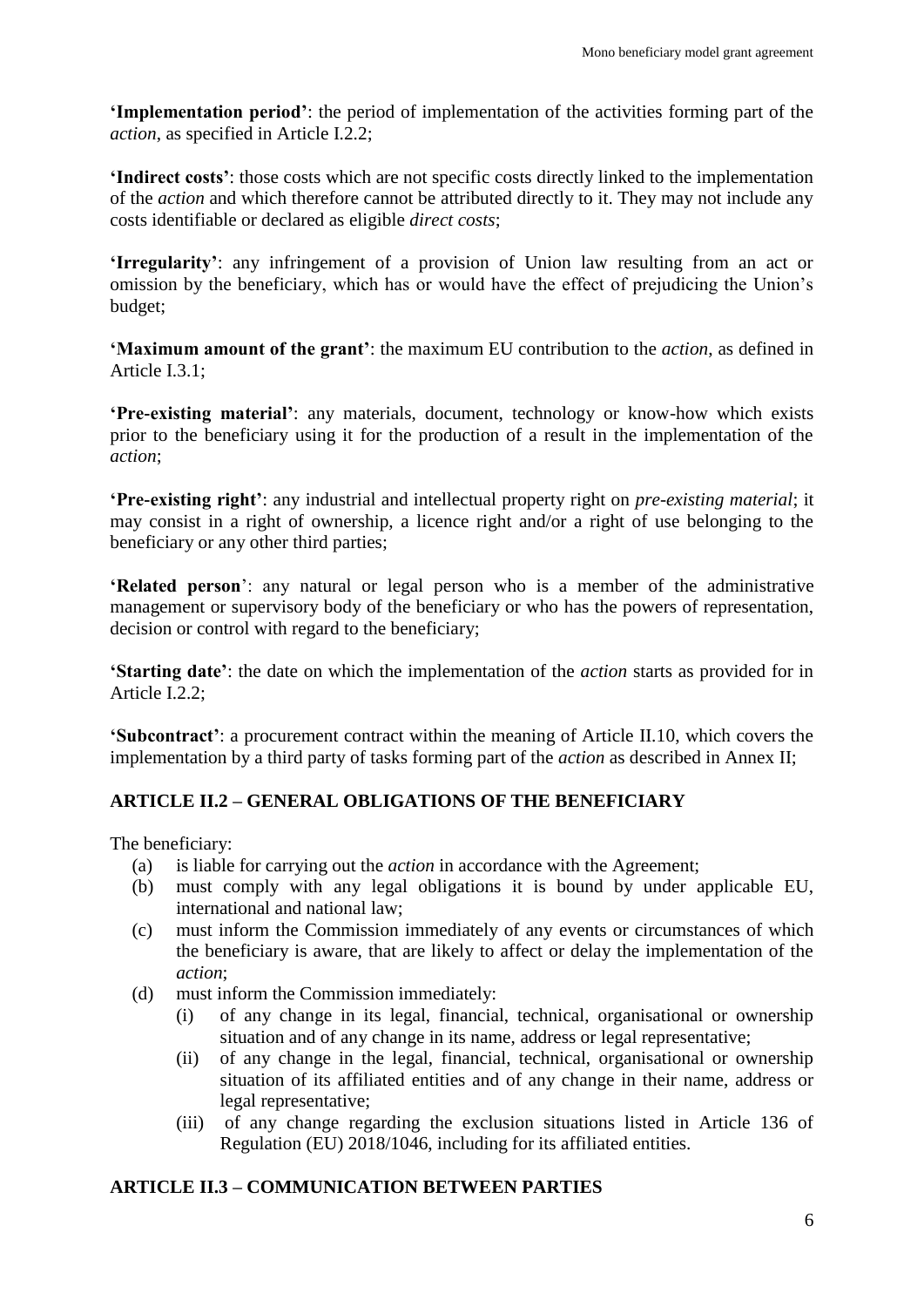#### <span id="page-6-0"></span>**II.3.1 Form and means of communication**

Any communication relating to the Agreement or to its implementation, including the notification of decisions, letters, documents or information related to administrative procedures, must:

- (a) be made in writing (in paper or electronic form) in the language of the Agreement;
- (b) bear the number of the Agreement; and
- (c) be made using the communication details identified in Article I.6.

In particular, the parties agree that any *formal notification* made by mail or email has full legal effect and is admissible as evidence in administrative or judicial proceedings.

If a party requests written confirmation of an electronic communication within a reasonable time, the sender must provide the signed hard copy of the document sent electronically as soon as possible.

### <span id="page-6-1"></span>**II.3.2 Date of communications**

Any communication is considered to have been effected when the receiving party receives it, unless the Agreement states that communication is considered to have been effected on the date when it was sent.

An email is considered to have been received by the receiving party on the date of dispatch, provided that it is sent to the email address indicated in Article I.6. The sender must be able to prove the date of dispatch, for instance by an automatically generated read report. If the sender receives a non-delivery report, it must make every effort to ensure that the other party actually receives the communication by email or mail. In such a case, the sender is not held in breach of its obligation to send the communication within a specified time limit.

Mail sent to the Commission using the postal or courier services is considered to have been received by the Commission on the date on which it is registered by the department identified in Article I.6.

*Formal notifications* are to be considered as having been received on the date of receipt indicated in the proof received by the sender that the message was delivered to the addressee.

The Commission may consider any undisclosed change of postal or electronic address by the other party to this Agreement as grave professional misconduct, which is one of the situations of exclusion referred to in Article 136(1)(c) of Regulation (EU, Euratom) 2018/1046.

### <span id="page-6-2"></span>**ARTICLE II.4 – LIABILITY FOR DAMAGES**

- **II.4.1** The Commission may not be held liable for any damage caused or sustained by the beneficiary, including any damage caused to third parties as a consequence of or during the implementation of the *action*.
- **II.4.2** Except in cases of *force majeure*, the beneficiary must compensate the Commission for any damage it sustains as a result of the implementation of the *action* or because the *action* was not implemented in full compliance with the Agreement.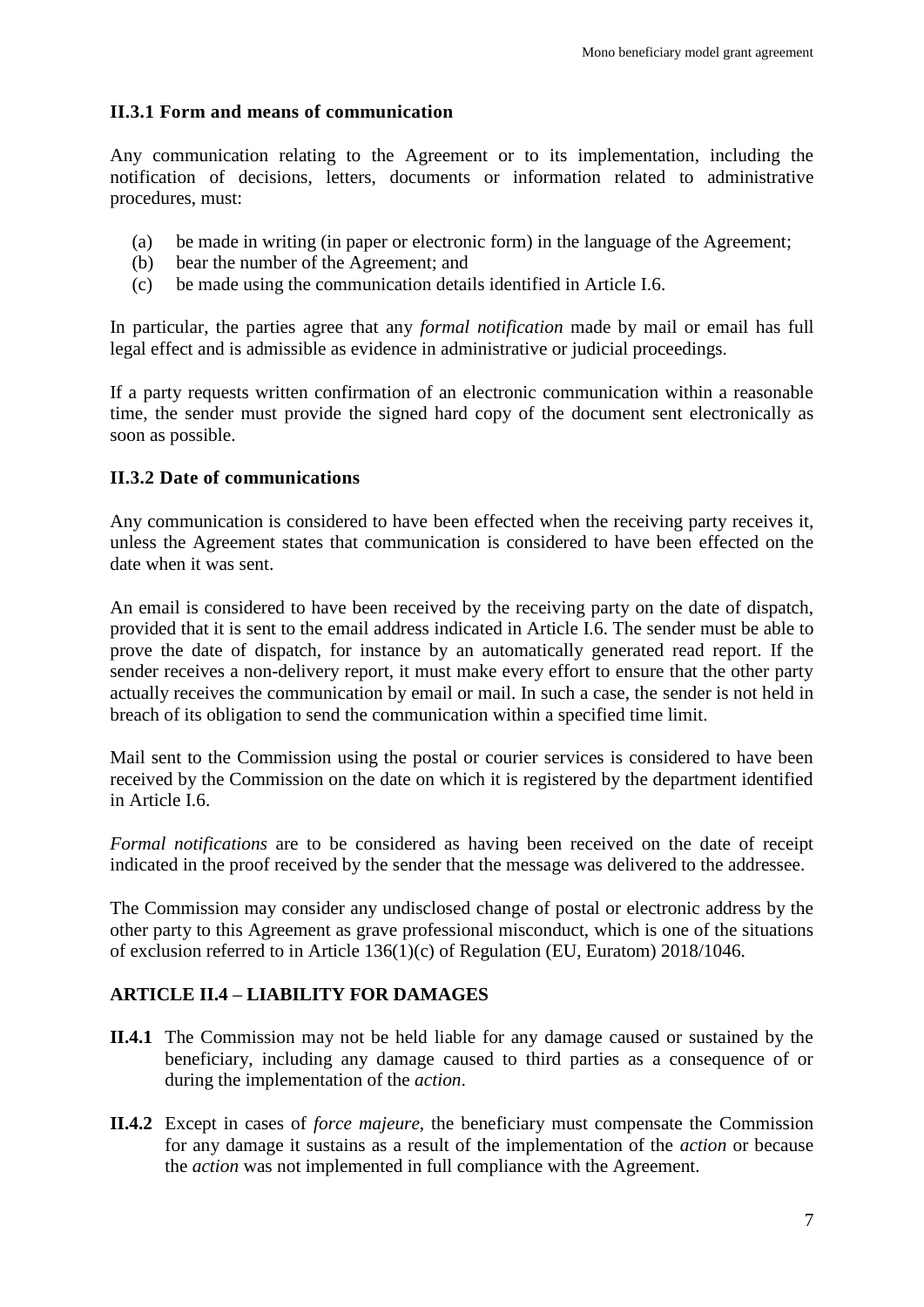## <span id="page-7-0"></span>**ARTICLE II.5 – CONFLICT OF INTEREST**

- **II.5.1** The beneficiary must take all necessary measures to prevent any situation of *conflict of interests.*
- **II.5.2** The beneficiary must inform the Commission without delay of any situation constituting or likely to lead to a *conflict of interests*. It must take immediately all the necessary steps to rectify this situation.

The Commission may verify that the measures taken are appropriate and may require additional measures to be taken by a specified deadline.

### <span id="page-7-1"></span>**ARTICLE II.6 - CONFIDENTIALITY**

- **II.6.1** During implementation of the *action* and for five years after the payment of the balance, the parties must treat with confidentiality any *confidential information and documents.*
- **II.6.2** The parties may only use *confidential information and documents* for a reason other than to fulfil their obligations under the Agreement if they have first obtained the prior written agreement of the other party.
- **II.6.3** The confidentiality obligations do not apply if:
	- (a) the disclosing party agrees to release the other party from those obligations;
	- (b) the *confidential information or documents* become public through other means than a breach of the confidentiality obligations;
	- (c) the disclosure of the *confidential information or documents* is required by law.

### <span id="page-7-2"></span>**ARTICLE II.7 – PROCESSING OF PERSONAL DATA**

#### <span id="page-7-3"></span>**II.7.1 Processing of personal data by the Commission**

 $\overline{a}$ 

Any personal data included in the Agreement must be processed by the Commission in accordance with Regulation (EU) No 2018/1725.<sup>1</sup>

Such data must be processed by the data controller identified in Article I.6 solely for implementing, managing and monitoring the Agreement or to protect the financial interests of the EU, including checks, audits and investigations in accordance with Article II.27.

The beneficiary has the right to access, rectify or erase its own personal data and the right to restrict or, where applicable, the right to data portability or the right to object to data processing in accordance with Regulation (EU) No 2018/1725. For this purpose, it must send any queries about the processing of its personal data to the data controller identified in Article I.6.

The beneficiary may have recourse at any time to the European Data Protection Supervisor.

Regulation (EU) 2018/1725 of the European Parliament and of the Council of 23 October 2018 on the protection of natural persons with regard to the processing of personal data by the Union institutions, bodies, offices and agencies and on the free movement of such data, and repealing Regulation (EC) No 45/2001 and Decision No 1247/2002/EC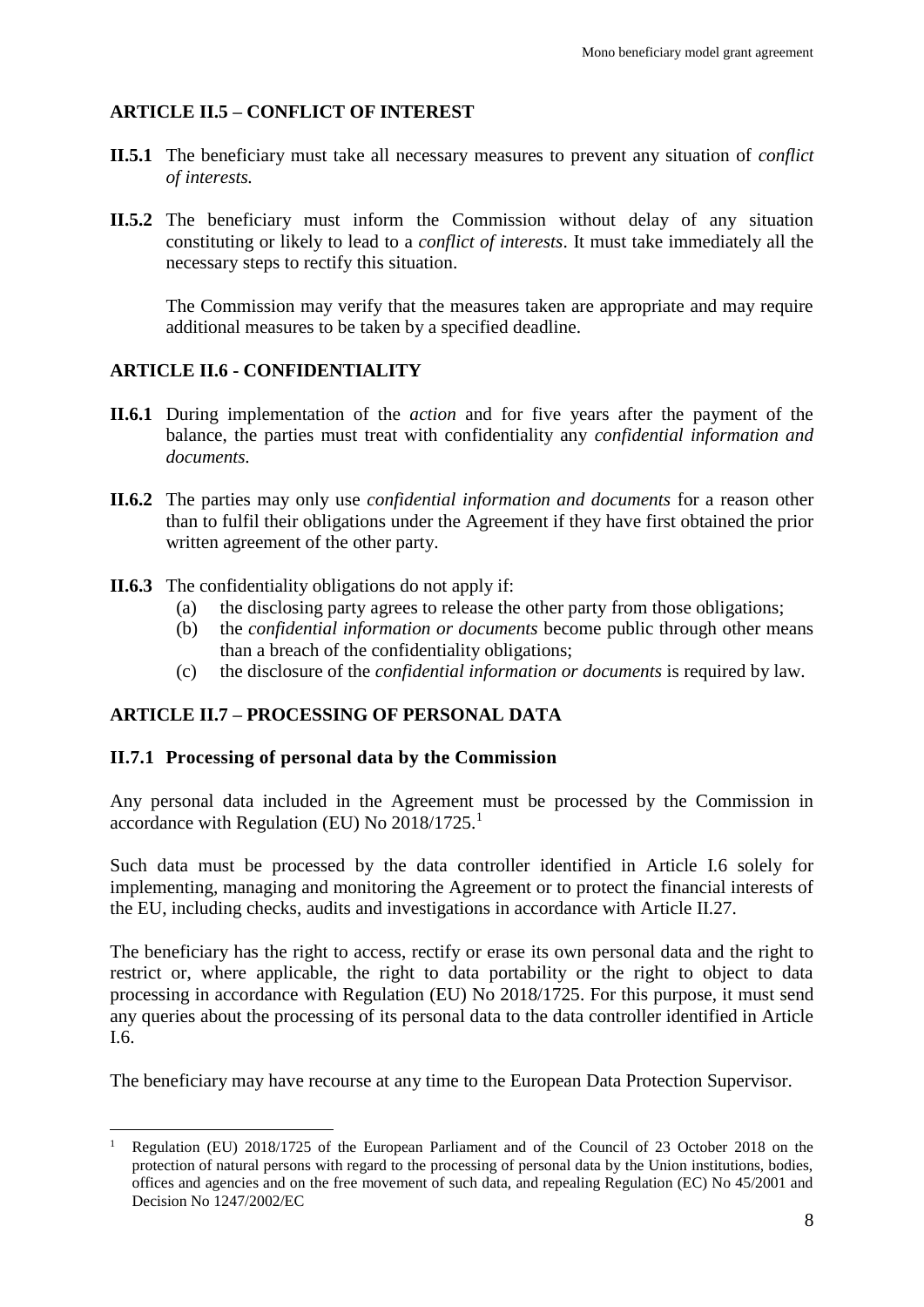## <span id="page-8-0"></span>**II.7.2 Processing of personal data by the beneficiary**

The beneficiary must process personal data under the Agreement in compliance with applicable EU and national law on data protection (including authorisations or notification requirements).

The beneficiary may grant its personnel access only to data that is strictly necessary for implementing, managing and monitoring the Agreement. The beneficiary must ensure that the personnel authorised to process personal data has committed itself to confidentiality or is under appropriate statutory obligation of confidentiality.

The beneficiary must adopt appropriate technical and organisational security measures having regard to the risks inherent in the processing and to the nature, scope, context and purposes of processing of the personal data concerned. This is in order to ensure, as appropriate:

- (a) the pseudonymisation and encryption of personal data;
- (b) the ability to ensure the ongoing confidentiality, integrity, availability and resilience of processing systems and services;
- (c) the ability to restore the availability and access to personal data in a timely manner in the event of a physical or technical incident;
- (d) a process for regularly testing, assessing and evaluating the effectiveness of technical and organisational measures for ensuring the security of the processing;
- (e) measures to protect personal data from accidental or unlawful destruction, loss, alteration, unauthorised disclosure of or access to personal data transmitted, stored or otherwise processed.

## <span id="page-8-1"></span>**ARTICLE II.8 – VISIBILITY OF UNION FUNDING**

### <span id="page-8-2"></span>**II.8.1 Information on Union funding and use of the European Union emblem**

Unless the Commission requests or agrees otherwise, any communication or publication made by the beneficiary that relates to the *action*, including at conferences, seminars or in any information or promotional materials (such as brochures, leaflets, posters, presentations, in electronic form, etc.), must:

- (a) indicate that the *action* has received funding from the Union; and
- (b) display the European Union emblem.

When displayed in association with another logo, the European Union emblem must have appropriate prominence.

The obligation to display the European Union emblem does not confer on the beneficiary a right of exclusive use. The beneficiary may not appropriate the European Union emblem or any similar trademark or logo, either by registration or by any other means.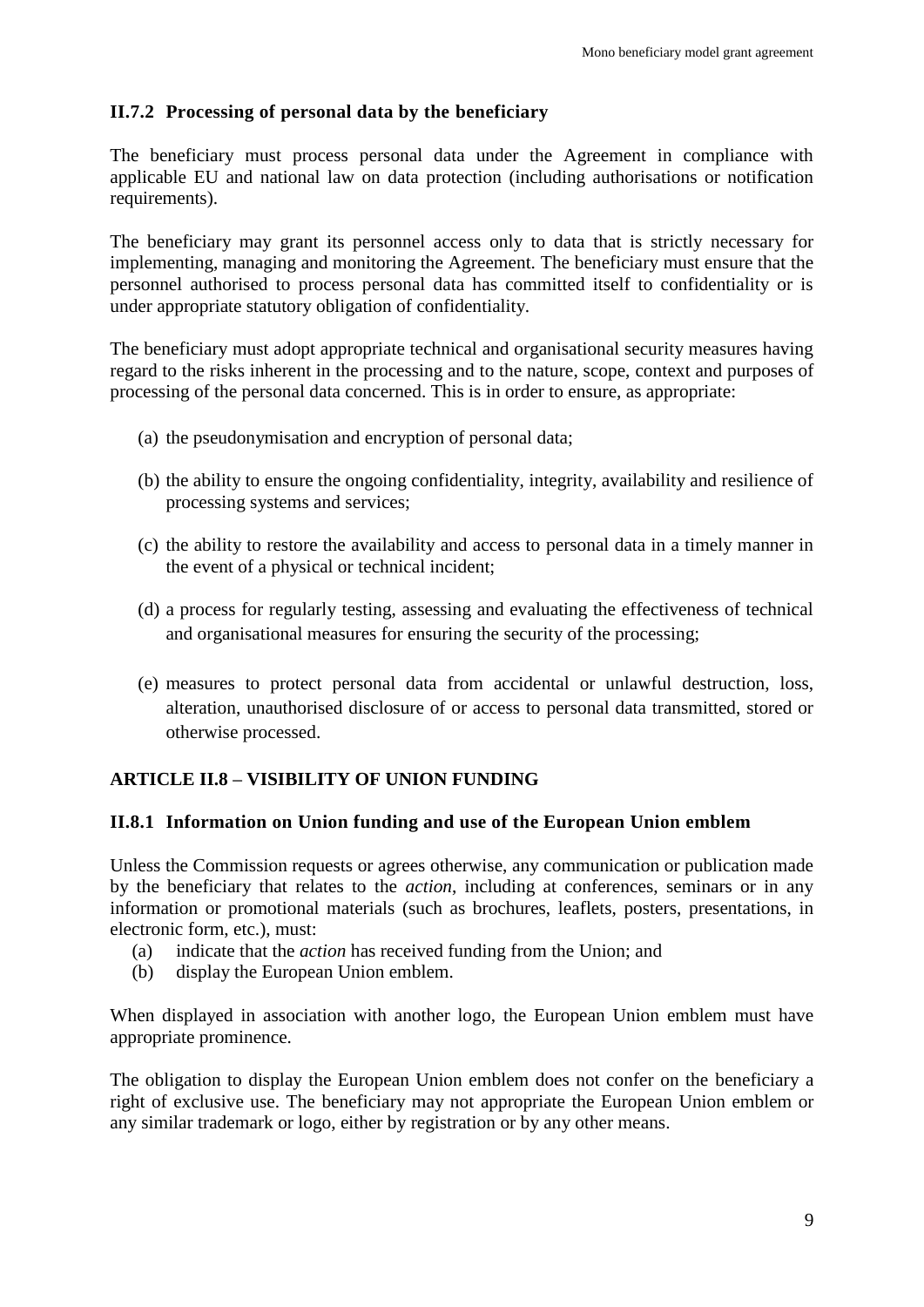For the purposes of the first, second and third subparagraphs and under the conditions specified therein, the beneficiary may use the European Union emblem without first obtaining permission from the Commission.

#### <span id="page-9-0"></span>**II.8.2 Disclaimers excluding Commission responsibility**

Any communication or publication that relates to the *action*, made by the beneficiary in any form and using any means, must indicate:

- (a) that it reflects only the author's view; and
- (b) that the Commission is not responsible for any use that may be made of the information it contains.

#### <span id="page-9-1"></span>**ARTICLE II.9 – PRE-EXISTING RIGHTS AND OWNERSHIP AND USE OF THE RESULTS (INCLUDING INTELLECTUAL AND INDUSTRIAL PROPERTY RIGHTS)**

#### <span id="page-9-2"></span>**II.9.1 Ownership of the results by the beneficiary**

The beneficiary retains ownership of the results of the *action*, including industrial and intellectual property rights, and of the reports and other documents relating to it, unless stipulated otherwise in the Agreement.

### <span id="page-9-3"></span>**II.9.2 Pre-existing rights**

If the Commission sends the beneficiary a written request specifying which of the results it intends to use, the beneficiary must:

- (a) establish a list specifying all *pre-existing rights* included in those results; and
- (b) provide this list to the Commission at the latest with the request for payment of the balance.

The beneficiary must ensure that it or its affiliated entities have all the rights to use any *preexisting rights* during the implementation of the Agreement.

### <span id="page-9-4"></span>**II.9.3 Rights of use of the results and of pre-existing rights by the Union**

The beneficiary grants the Union the following rights to use the results of the *action*:

- (a) for its own purposes and in particular to make available to persons working for the Commission, other Union institutions, agencies and bodies and to Member States' institutions, as well as to copy and reproduce in whole or in part and in an unlimited number of copies;
- (b) reproduction: the right to authorise direct or indirect, temporary or permanent reproduction of the results by any means (mechanical, digital or other) and in any form, in whole or in part;
- (c) communication to the public: the right to authorise any display performance or communication to the public, by wire or wireless means, including making the results available to the public in such a way that members of the public may access them from a place and at a time individually chosen by them; this right also includes communication and broadcasting by cable or by satellite;
- (d) distribution: the right to authorise any form of distribution of results or copies of the results to the public;
- (e) adaptation: the right to modify the results;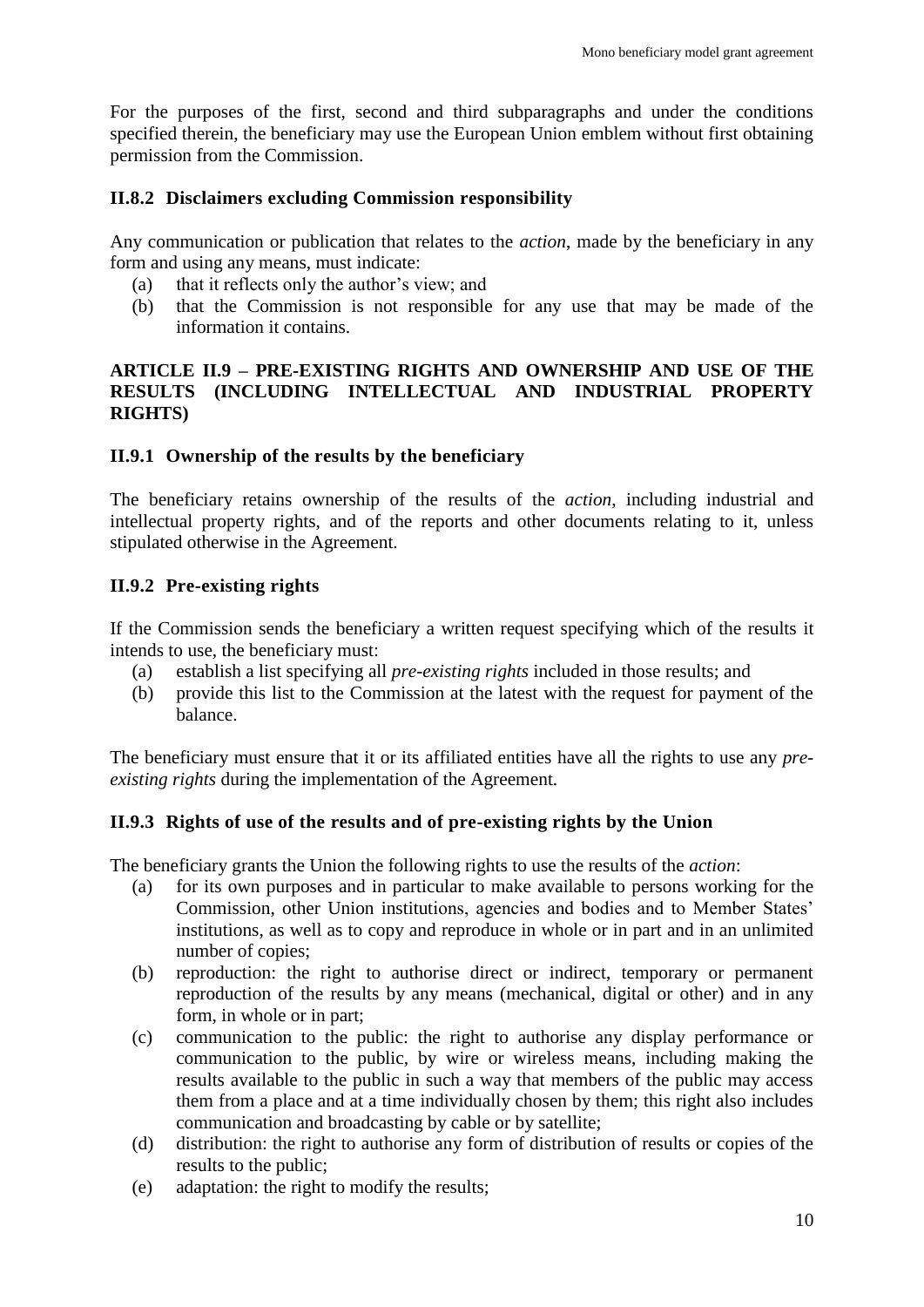(f) translation;

 $\overline{a}$ 

- (g) the right to store and archive the results in line with the document management rules applicable to the Commission, including digitisation or converting the format for preservation or new use purposes;
- (h) where the results are documents, the right to authorise the reuse of the documents in conformity with Commission Decision 2011/833/EU of 12 December 2011 on the reuse of Commission documents if that Decision is applicable and if the documents fall within its scope and are not excluded by any of its provisions. For the sake of this provision, the terms 'reuse' and 'document' have the meanings given to them by Decision 2011/833/EU.

The above rights of use may be further specified in the Special Conditions.

Additional rights of use for the Union may be provided for in the Special Conditions.

The beneficiary must ensure that the Union has the right to use any *pre-existing rights* included in the results of the *action*. The *pre-existing rights* must be used for the same purposes and under the same conditions as applicable to the rights of use of the results of the *action,* unless specified otherwise in the Special Conditions.

Information about the copyright owner must be inserted in cases where the result is divulged by the Union. The copyright information must read:  $\degree$   $\degree$   $\degree$   $\degree$   $\degree$   $\degree$   $\degree$  annes of the copyright owner. All rights reserved. Licenced to the European Union under conditions.'.

If the beneficiary grants rights of use to the Commission, this does not affect its confidentiality obligations under Article II.6 or the beneficiary's obligation under Article II.2.

## <span id="page-10-0"></span>**ARTICLE II.10 – AWARD OF CONTRACTS NECESSARY FOR THE IMPLENTATION OF THE ACTION**

**II.10.1** If the implementation of the *action* requires the beneficiary to procure goods, works or services, it may award the contract in accordance with their usual purchasing practices provided that the contract is awarded to the tender offering best value for money or, as appropriate, to the tender offering the lowest price. In doing so, it must avoid any *conflict of interests*.

The beneficiary must ensure that the Commission, the European Court of Auditors and the European Anti-Fraud Office (OLAF) can exercise their rights under Article II.27 also towards the beneficiary' contractors.

**II.10.2** The beneficiary that is a 'contracting authority' within the meaning of Directive  $2014/24/EU<sup>2</sup>$  or 'contracting entity' within the meaning of Directive  $2014/25/EU<sup>3</sup>$ must comply with the applicable national public procurement rules.

<sup>2</sup> Directive 2014/24/EU of the European Parliament and of the Council of 26 February 2014 on public procurement and repealing Directive 2004/18/EC

<sup>&</sup>lt;sup>3</sup> Directive 2014/25/EU of the European Parliament and of the Council of 26 February 2014 on procurement by entities operating in the water, energy, transport and postal services sectors and repealing Directive 2004/17/EC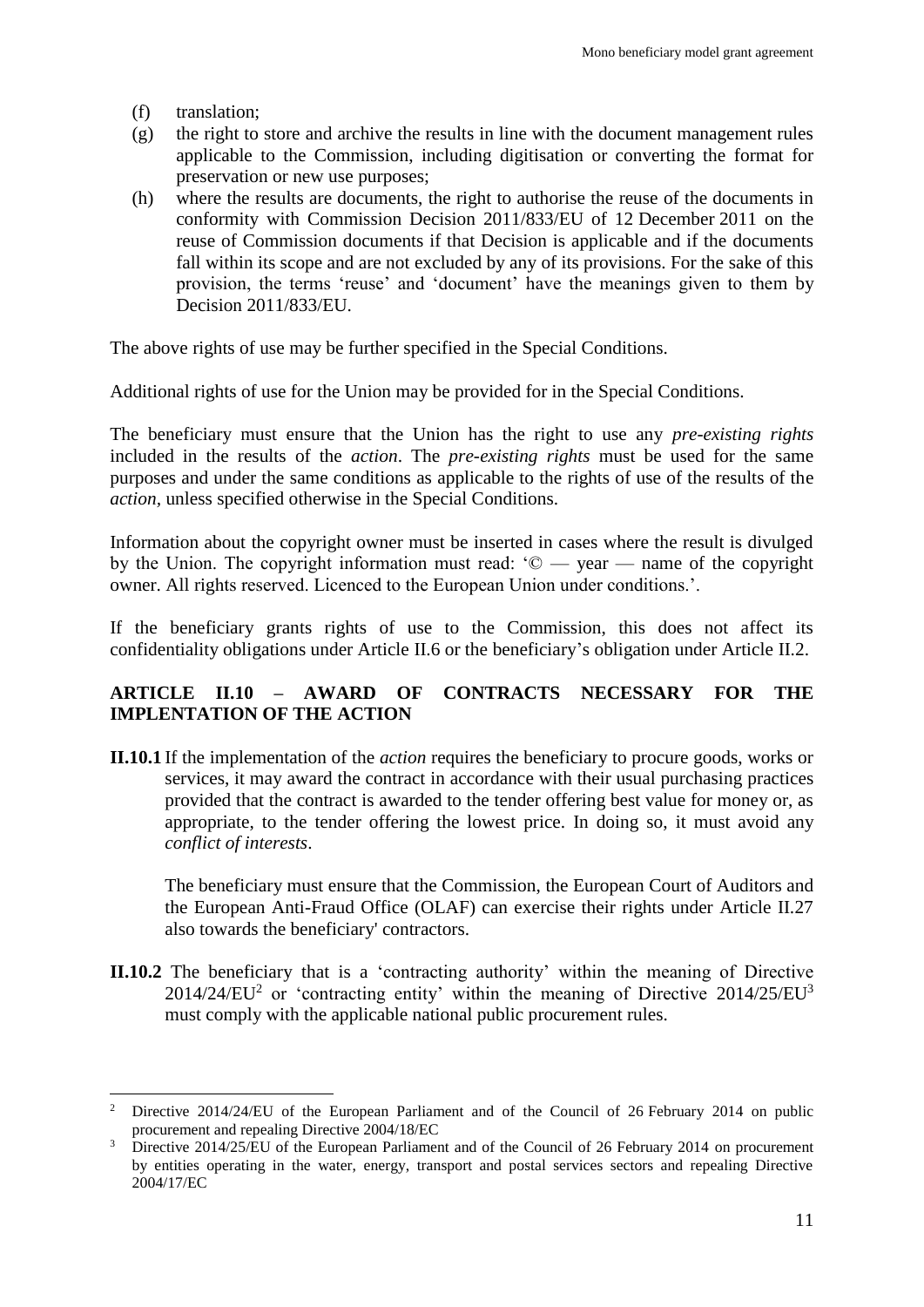The beneficiary must ensure that the conditions applicable to it under Articles II.4, II.5, II.6 and II.9 are also applicable to the contractors.

- **II.10.3** The beneficiary remains solely responsible for carrying out the *action* and for compliance with the Agreement.
- **II.10.4**. If the beneficiary breaches its obligations under Article II.10.1 the costs related to the contract concerned are considered ineligible in accordance with Article II.19.2 (c), (d) and (e).

If the beneficiary breaches its obligations under Article II.10.2 the grant may be reduced in accordance with Article II.25.4.

### <span id="page-11-0"></span>**ARTICLE II.11 – SUBCONTRACTING OF TASKS FORMING PART OF THE ACTION**

- **II.11.1** The beneficiary may subcontract tasks forming part of the *action*. If it does so, it must ensure that, in addition to the conditions specified in Article II.10, the following conditions are also complied with:
	- (a) subcontracting does not cover core tasks of the *action*;
	- (b) recourse to subcontracting is justified because of the nature of the *action* and what is necessary for its implementation;
	- (c) the estimated costs of the subcontracting are clearly identifiable in the estimated budget set out in Annex II;
	- (d) any recourse to subcontracting, if not provided for in Annex II, is communicated by the beneficiary and approved by the Commission. The Commission may grant approval:
		- (i) before any recourse to subcontracting, if the beneficiary requests an amendment as provided for in Article II.13; or
		- (ii) after recourse to subcontracting if the subcontracting:
			- is specifically justified in the interim, or final technical report referred to in Articles I.4.3 and I.4.4; and
			- does not entail changes to the Agreement which would call into question the decision awarding the grant or be contrary to the equal treatment of applicants;
	- (e) the beneficiary ensures that the conditions applicable to it under Article II.8 are also applicable to the subcontractors.
- **II.11.2** If the beneficiary breaches its obligations under Article II.11.1 (a), (b), (c) or (d), the costs related to the contract concerned are considered ineligible in accordance with Article II.19.2 (f).

If the beneficiary breaches its obligation under Article II.11.1 (e) the grant may be reduced in accordance with Article II.25.4.

### <span id="page-11-1"></span>**ARTICLE II.12 – FINANCIAL SUPPORT TO THIRD PARTIES**

**II.12.1** If, while implementing the *action*, the beneficiary has to give financial support to third parties, the beneficiary must give such financial support in accordance with the conditions specified in Annex II. Under those conditions, the following information must be stated at least: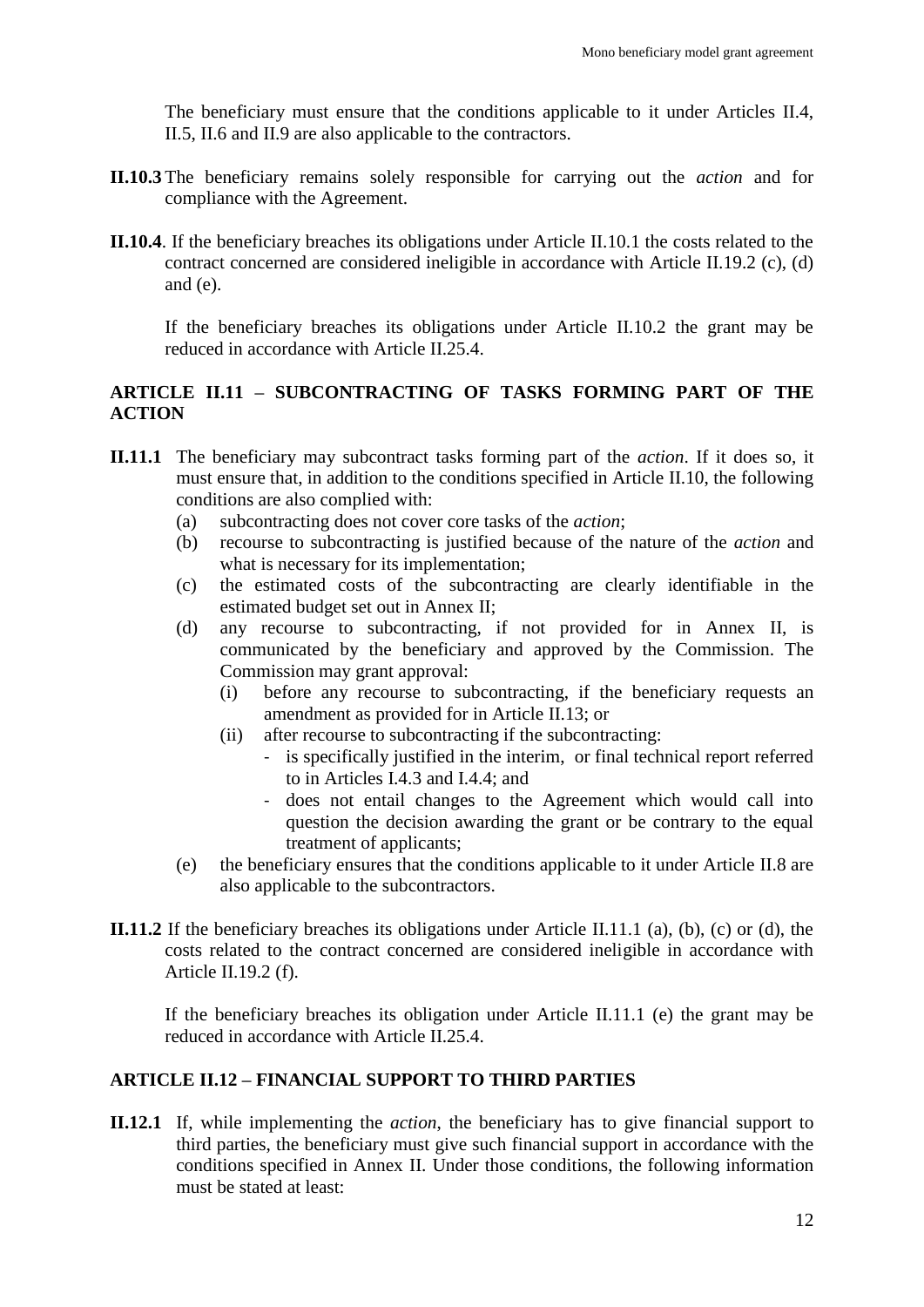- (a) the maximum amount of financial support. This amount may not exceed EUR 60000 for each third party except if achieving the objective of the *action* as specified in Annex I would otherwise be impossible or overly difficult ;
- (b) the criteria for determining the exact amount of the financial support;
- (c) the different types of activity that may receive financial support, on the basis of a fixed list;
- (d) the persons or categories of persons which may receive financial support;
- (e) the criteria for giving the financial support.
- **II.12.2** As an exception to Article II.12.1, if the financial support takes the form of a prize, the beneficiary must give such financial support in accordance with the conditions specified in Annex II. Under those conditions, the following information must at least be stated:
	- (a) the eligibility and award criteria;
	- (b) the amount of the prize;
	- (c) the payment arrangements.
- **II.12.3** The beneficiary must ensure that the conditions applicable to it under Articles II.4, II.5, II.6, II.8, II.9 and II.27 are also applicable to the third parties receiving financial support.

#### <span id="page-12-0"></span>**ARTICLE II.13 – AMENDMENTS TO THE AGREEMENTS**

- **II.13.1** Any amendment to the Agreement must be made in writing.
- **II.13.2** An amendment may not have the purpose or the effect of making changes to the Agreement which would call into question the decision awarding the grant or be contrary to the equal treatment of applicants.
- **II.13.3** Any request for amendment must:
	- (a) be duly justified;
	- (b) be accompanied by appropriate supporting documents; and
	- (c) be sent to the other party in due time before it is due to take effect, and in any case one month before the end of the *implementation period*.

Point (c) does not apply in cases duly substantiated by the party requesting the amendment if the other party agrees.

- **II.13.4** In case of an operating grant the period set out in Article I.2.2 may not be extended via amendments.
- **II.13.5** Amendments enter into force on the date on which the last party signs or on the date of approval of the request for amendment.

Amendments take effect on a date agreed by the parties or, in the absence of such an agreed date, on the date on which the amendment enters into force.

## <span id="page-12-1"></span>**ARTICLE II.14 – ASSIGNMENT OF CLAIMS FOR PAYMENTS TO THIRD PARTIES**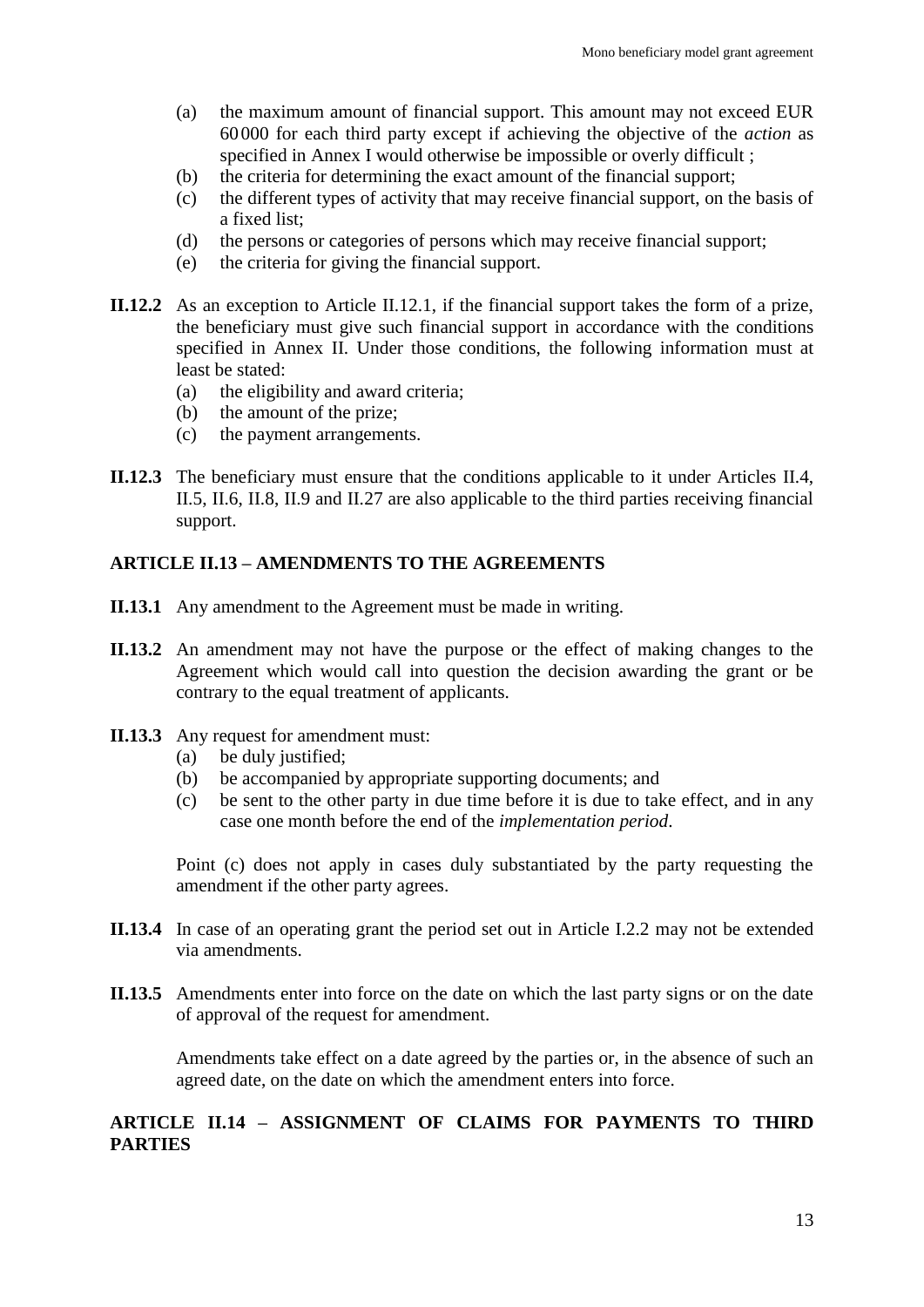**II.14.1** The beneficiary may not assign any of its claims for payment against the Commission to any third party, except if approved by the Commission on the basis of a reasoned, written request by the beneficiary.

If the Commission does not accept the assignment or the terms of it are not complied with, the assignment has no effect on it.

**II.14.2** In no circumstances may an assignment release the beneficiary from its obligations towards the Commission.

### <span id="page-13-0"></span>**ARTICLE II.15 – FORCE MAJEURE**

- **II.15.1** A party faced with *force majeure* must send a *formal notification* to the other party without delay, stating the nature of the situation or of the event, its likely duration and foreseeable effects.
- **II.15.2** The parties must take the necessary measures to limit any damage due to *force majeure*. They must do their best to resume the implementation of the *action* as soon as possible.
- **II.15.3** The party faced with *force majeure* may not be considered in breach of its obligations under the Agreement if it has been prevented from fulfilling them by *force majeure*.

### <span id="page-13-1"></span>**ARTICLE II.16 – SUSPENSION OF THE IMPLEMENTATION OF THE ACTION**

### <span id="page-13-2"></span>**II.16.1Suspension of implementation by the beneficiary**

The beneficiary may suspend the implementation of the *action* or any part of it, if exceptional circumstances make such implementation impossible or excessively difficult, in particular in the event of *force majeure*.

The beneficiary must immediately inform the Commission, stating:

- (a) the reasons for suspension, including details about the date or period when the exceptional circumstances occurred; and
- (b) the expected date of resumption.

Once the circumstances allow the beneficiary to resume implementing the *action*, the beneficiary must inform the Commission immediately and present a request for amendment of the Agreement as provided for in Article II.16.3. This obligation does not apply if the Agreement is terminated in accordance with Articles II.17.1 or points (b) or (c) of Article II.17.2.1.

#### <span id="page-13-3"></span>**II.16.2Suspension of implementation by the Commission**

#### **II.16.2.1 Grounds for suspension**

The Commission may suspend the implementation of the *action* or any part thereof:

(a) if the Commission has evidence that the beneficiary has committed *irregularities*, *fraud* or *breach of obligations* in the award procedure or while implementing the Agreement;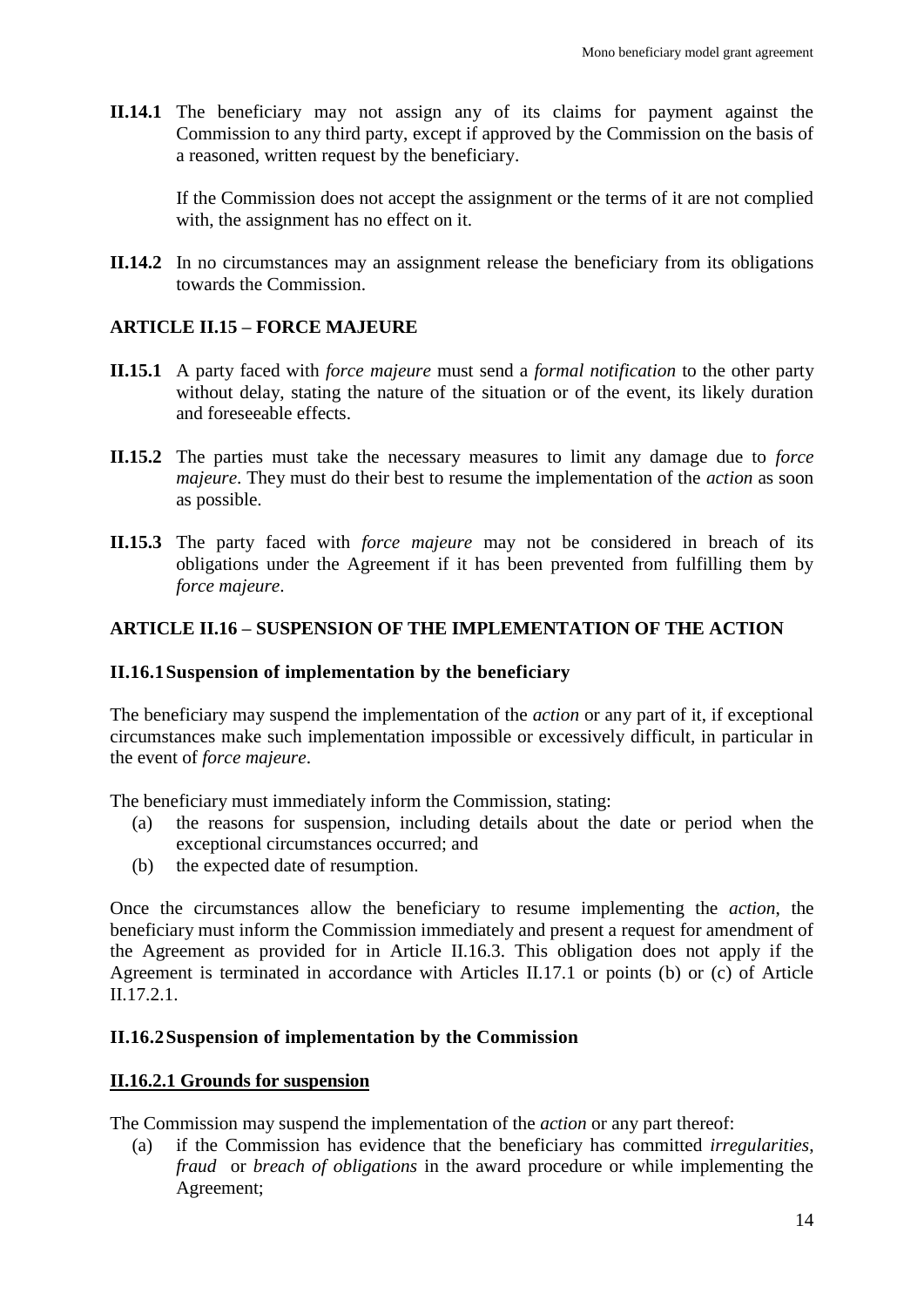- (b) if the Commission has evidence that the beneficiary has committed systemic or recurrent *irregularities, fraud* or serious *breach of obligations* in other grants funded by the Union or the European Atomic Energy Community ('Euratom') awarded to the beneficiary under similar conditions and the *irregularities, fraud* or *breach of obligations* have a material impact on this grant; or
- (c) if the Commission suspects *irregularities, fraud* or *breach of obligations* committed by the beneficiary in the award procedure or while implementing the Agreement and needs to verify whether they have actually occurred.

#### **II.16.2.2 Procedure for suspension**

**Step 1** Before suspending implementation of the *action*, the Commission must send a *formal notification* to the beneficiary:

- (a) informing it of:
	- (i) its intention to suspend the implementation;
	- (ii) the reasons for suspension;
	- (iii) the necessary conditions for resuming the implementation in the cases referred to in points (a) and (b) of Article II.16.2.1; and
- (b) inviting it to submit observations within 30 calendar days of receiving the *formal notification*.

**Step 2** If the Commission does not receive observations or decides to pursue the procedure despite the observations it has received, it must send a *formal notification* to the beneficiary informing it of:

- (a) the suspension of the implementation;
- (b) the reasons for suspension; and
- (c) the final conditions for resuming the implementation in the cases referred to in points (a) and (b) of Article II.16.2.1; or
- (d) the indicative date of completion of the necessary verification in the case referred to in point (c) of Article II.16.2.1.

The suspension takes effect on the day the *formal notification* is received by the beneficiary or on a later date specified in the *formal notification*.

Otherwise, the Commission must send a *formal notification* to the beneficiary informing it that it is not continuing the suspension procedure.

### **II.16.2.3 Resuming implementation**

In order to resume the implementation, the beneficiary must meet the notified conditions as soon as possible and must inform the Commission of any progress made.

If the conditions for resuming the implementation are met or the necessary verifications are carried out, the Commission must send a *formal notification* to the beneficiary:

- (a) informing it that the conditions for lifting the suspension are met; and
- (b) requiring it to present a request for amendment of the Agreement as provided for in Article II.16.3. This obligation does not apply if the Agreement is terminated in accordance with Articles II.17.1 or points (b), (f) or (g) of Article II.17.2.1.

#### <span id="page-14-0"></span>**II.16.3 Effects of the suspension**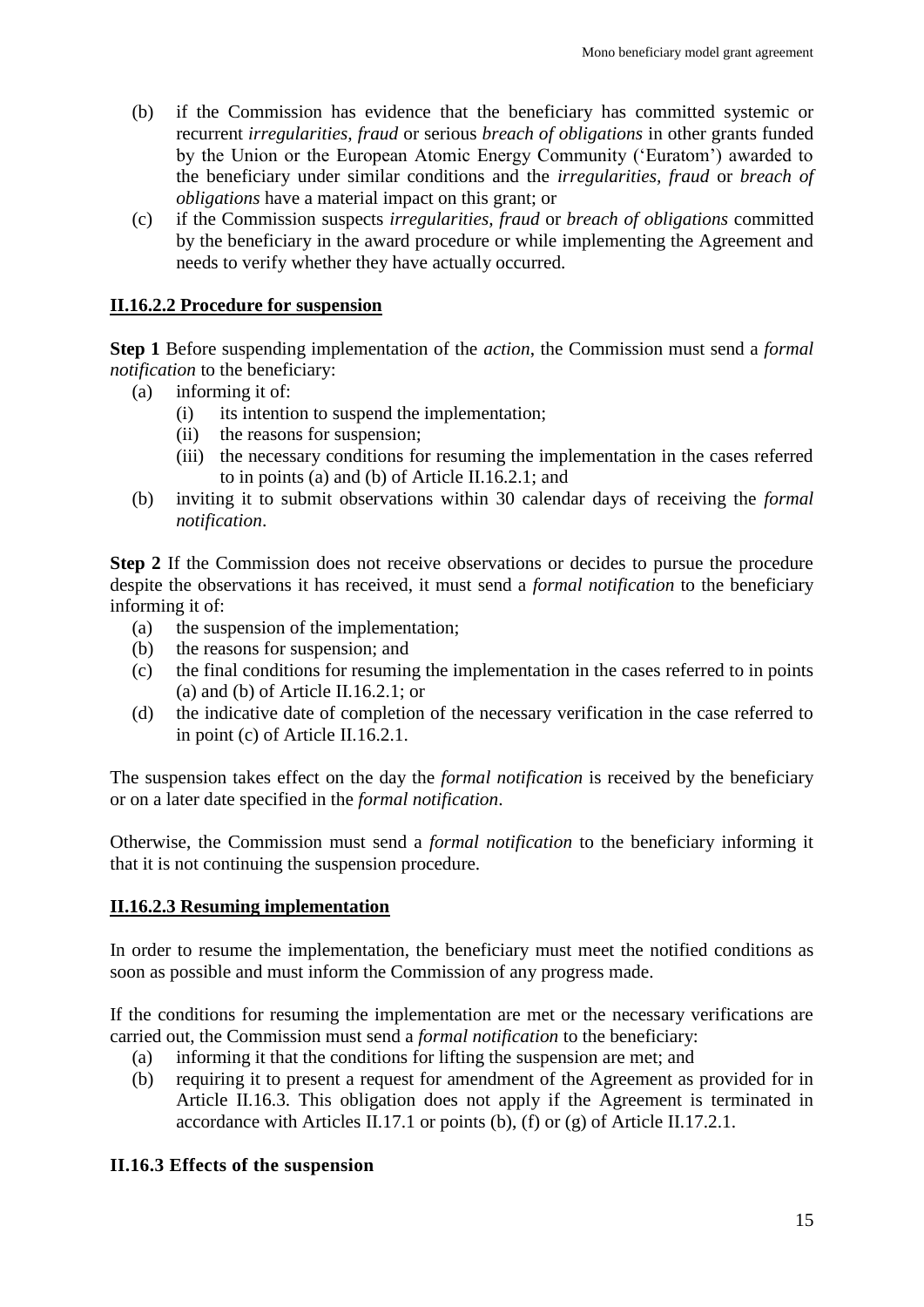If the implementation of the *action* can be resumed and the Agreement has not been terminated, an amendment to the Agreement must be made in accordance with Article II.13 in order to:

- (a) set the date on which the *action* is to be resumed;
- (b) extend the duration of the *action*; and
- (c) make other changes necessary to adapt the *action* to the new situation.

The suspension is lifted with effect from the resumption date set out in the amendment. This date may be before the date on which the amendment enters into force.

Costs incurred during the period of suspension that relate to the implementation of the suspended *action* or the suspended part of it may not be reimbursed or covered by the grant.

Suspending implementation of the *action* does not affect the Commission's right to terminate the Agreement in accordance with Article II.17.2, reduce the grant or recover amounts unduly paid in accordance with Articles II.25.4 and II.26.

Neither party may claim damages due to suspension by the other party.

## <span id="page-15-0"></span>**ARTICLE II.17 – TERMINATION OF THE AGREEMENT**

### <span id="page-15-1"></span>**II.17.1Termination of the Agreement by the beneficiary**

The beneficiary may terminate the Agreement.

The beneficiary must send a *formal notification* of termination to the Commission, stating:

- (a) the reasons for termination; and
- (b) the date on which the termination takes effect. This date must be set after the *formal notification.*

If the beneficiary does not state the reasons for the termination or if the Commission considers that the reasons do not justify termination, the Agreement is considered to have been terminated improperly.

The termination takes effect on the day specified in the *formal notification*.

### <span id="page-15-2"></span>**II.17.2Termination of the Agreement by the Commission**

#### **II.17.2.1 Grounds for termination**

The Commission may terminate the Agreement, if:

- (a) a change to the beneficiary's legal, financial, technical, organisational or ownership situation is likely to affect the implementation of the Agreement substantially or calls into question the decision to award the grant, or a change regarding the exclusion situations listed in Article 136 of Regulation (EU) 2018/1046, that calls into question the decision to award the grant;
- (b) the beneficiary, any *related person* or any natural person who is essential for the award or for the implementation of the Agreement have committed serious *breach of obligations*, including improper implementation of the *action* as described in Annex I;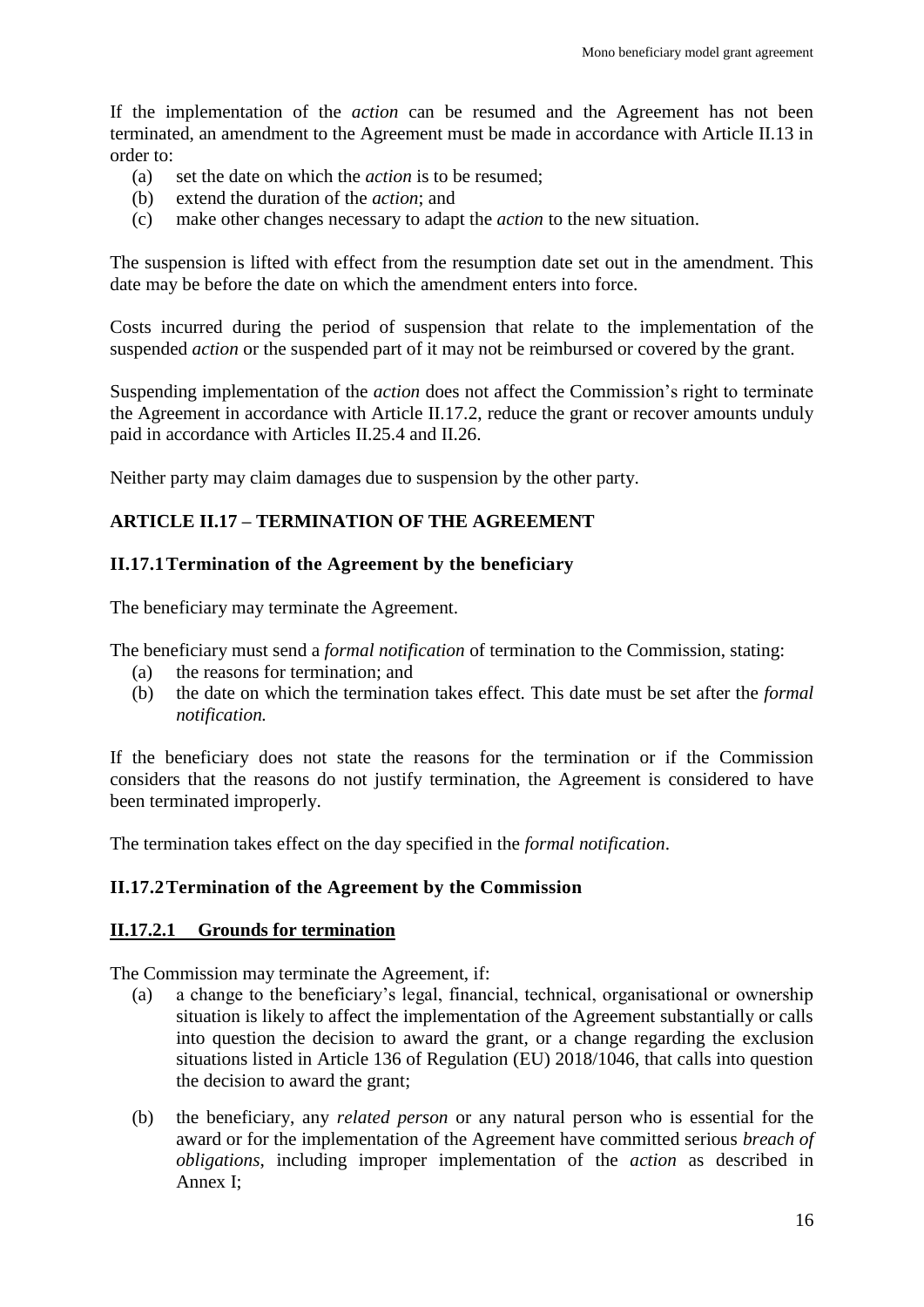- (c) the implementation of the *action* is prevented or suspended due to *force majeure* or exceptional circumstances and either:
	- (i) resumption is impossible; or
	- (ii) the necessary changes to the Agreement would call into question the decision awarding the grant or be contrary to the equal treatment of applicants;
- (d) the beneficiary or a natural or legal person that assumes unlimited liability for the debts of the beneficiary:
	- (i) is declared bankrupt, is subject to insolvency or winding up procedures, its assets are being administered by a liquidator or by a Court, has entered into an agreement with creditors, has suspended business activities or is in any analogous situation arising from a similar procedure provided for under the Union or national law;
	- (ii) is in breach of its obligations relating to the payment of taxes or social security contributions in accordance with the applicable law;
- (e) the beneficiary or any *related person* or any natural person who is essential for the award or for the implementation of the Agreement has committed:
	- (i) *grave professional misconduct* proven by any means;
	- (ii) *fraud*;
	- (iii) corruption;
	- (iv) conduct related to criminal organisations;
	- (v) money laundering;
	- (vi) terrorism-related crimes (including terrorism financing);
	- (vii) child labour or other offences concerning trafficking of human beings;
- (f) the Commission has evidence that the beneficiary or any *related person* or any natural person who is essential for the award or for the implementation of the Agreement has committed *irregularities, fraud* or *breach of obligations* in the award procedure or while implementing the Agreement, including if the beneficiary or *related person* or natural person has submitted false information or failed to provide required information;
- (g) the Commission has evidence that the beneficiary has committed systemic or recurrent *irregularities*, *fraud* or serious *breach of obligations* in other Union or Euratom grants awarded to it under similar conditions and such *irregularities, fraud* or *breach of obligations* have a material impact on this grant;
- (h) a beneficiary or any *related person* or any natural person who is essential for the award or for the implementation of the Agreement has created an entity under a different jurisdiction with the intend to circumvent fiscal, social or any other legal obligations in the jurisdiction of its registered office, central administration or principal place of business;
- (i) a beneficiary or any *related person* has been created with the intend referred to in point (h) or
- (j) the Commission has sent the beneficiary a *formal notification* asking it to end the participation of its affiliated entity because that entity is in a situation provided for in points (d) to (i) and the beneficiary has failed to request an amendment ending the participation of the entity and reallocating its tasks.

#### **II.17.2.2 Procedure for termination**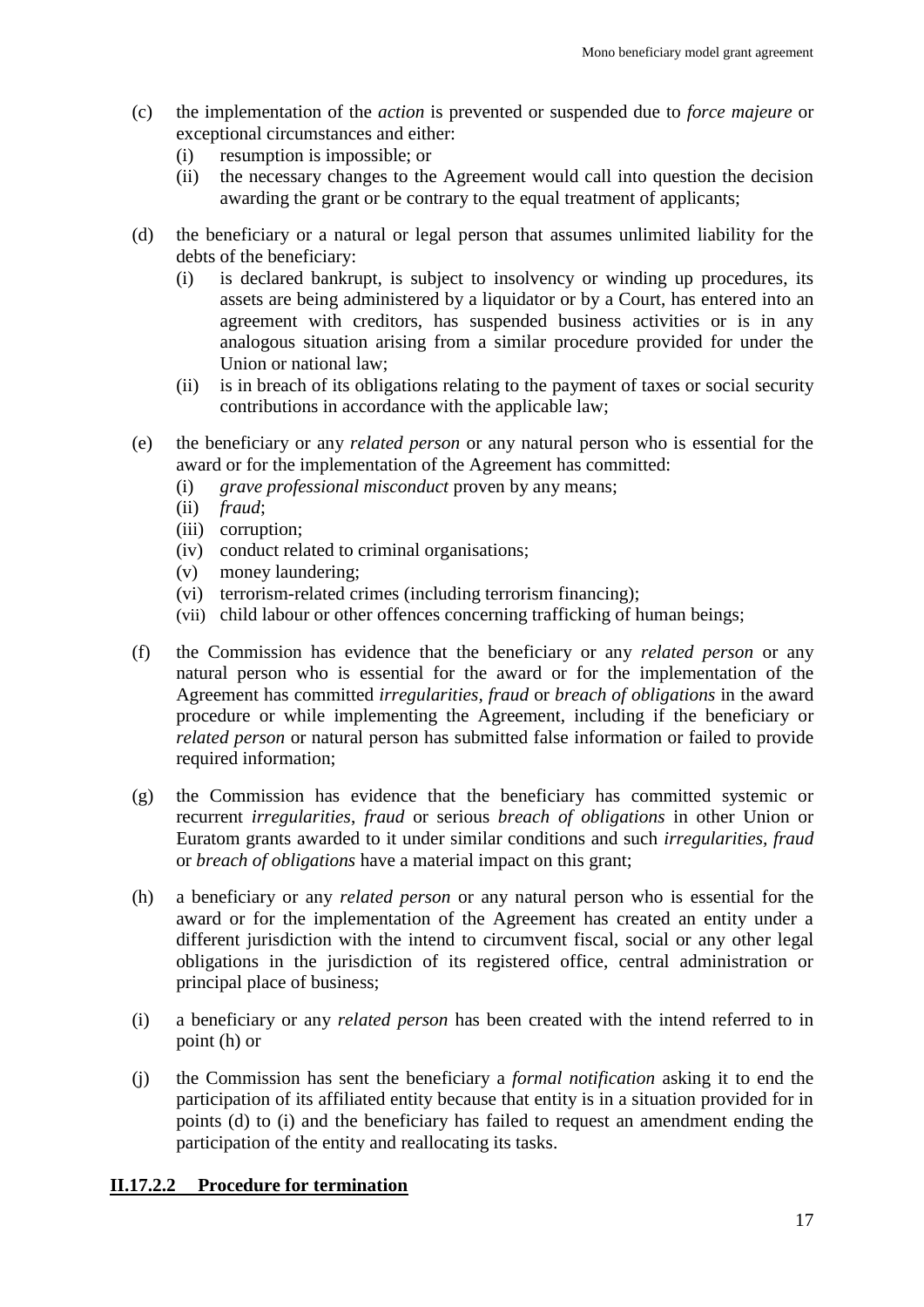**Step 1-** Before terminating the Agreement, the Commission must send a *formal notification* to the beneficiary:

- (a) informing it of:
	- (i) its intention to terminate;
	- (ii) the reasons for termination; and
- (b) requiring it, within 45 calendar days of receiving the *formal notification*:
	- (i) to submit observations; and
	- (ii) in the case of point (b) of Article II.17.2.1, to inform the Commission of the measures to ensure compliance with the obligations under the Agreement.

**Step 2** — If the Commission does not receive observations or decides to pursue the procedure despite the observations it has received, it will send a *formal notification* to the beneficiary informing it of the termination and the date on which it takes effect.

Otherwise, the Commission must send a *formal notification* to the beneficiary informing it that the termination procedure is not continued.

The termination takes effect:

- (a) for terminations under points (a), (b) and (d) of Article II.17.2.1: on the day specified in the *formal notification* of termination referred to in the second subparagraph (i.e. in Step 2 above);
- (b) for terminations under points (c), (e) to (j) of Article II.17.2.1: on the day after the beneficiary receives the *formal notification* of termination referred to in the second subparagraph (i.e. in Step 2 above).

#### <span id="page-17-0"></span>**II.17.3Effects of termination**

Within 60 calendar days from the day on which the termination takes effect, the beneficiary must submit a request for payment of the balance as provided for in Article I.4.4.

If the Commission does not receive the request for payment of the balance by the above deadline, only costs or contributions which are included in an approved technical report and, where relevant, in an approved financial statement, are reimbursed or covered by the grant.

If the Agreement is terminated by the Commission because the beneficiary has breached its obligation to submit the request for payment, the beneficiary may not submit any request for payment after termination. In that case the second subparagraph applies.

The Commission calculates the final grant amount as referred to in Article II.25 and the balance as referred to in Article I.4.5 on the basis of the reports submitted. Only activities undertaken before the date when the termination takes effect or the end date of the *implementation period* as specified in Article I.2.2, whichever is the earliest, must be taken into account. Where the grant takes the form of reimbursement of costs actually incurred as provided for in Article I.3.2(a)(i), only costs incurred before termination takes effect are reimbursed or covered by the grant. Costs relating to contracts due for execution only after termination are not taken into account and are not reimbursed or covered by the grant.

The Commission may reduce the grant in accordance with Article II.25.4 in case of:

(a) improper termination of the Agreement by the beneficiary within the meaning of Article II.17.1; or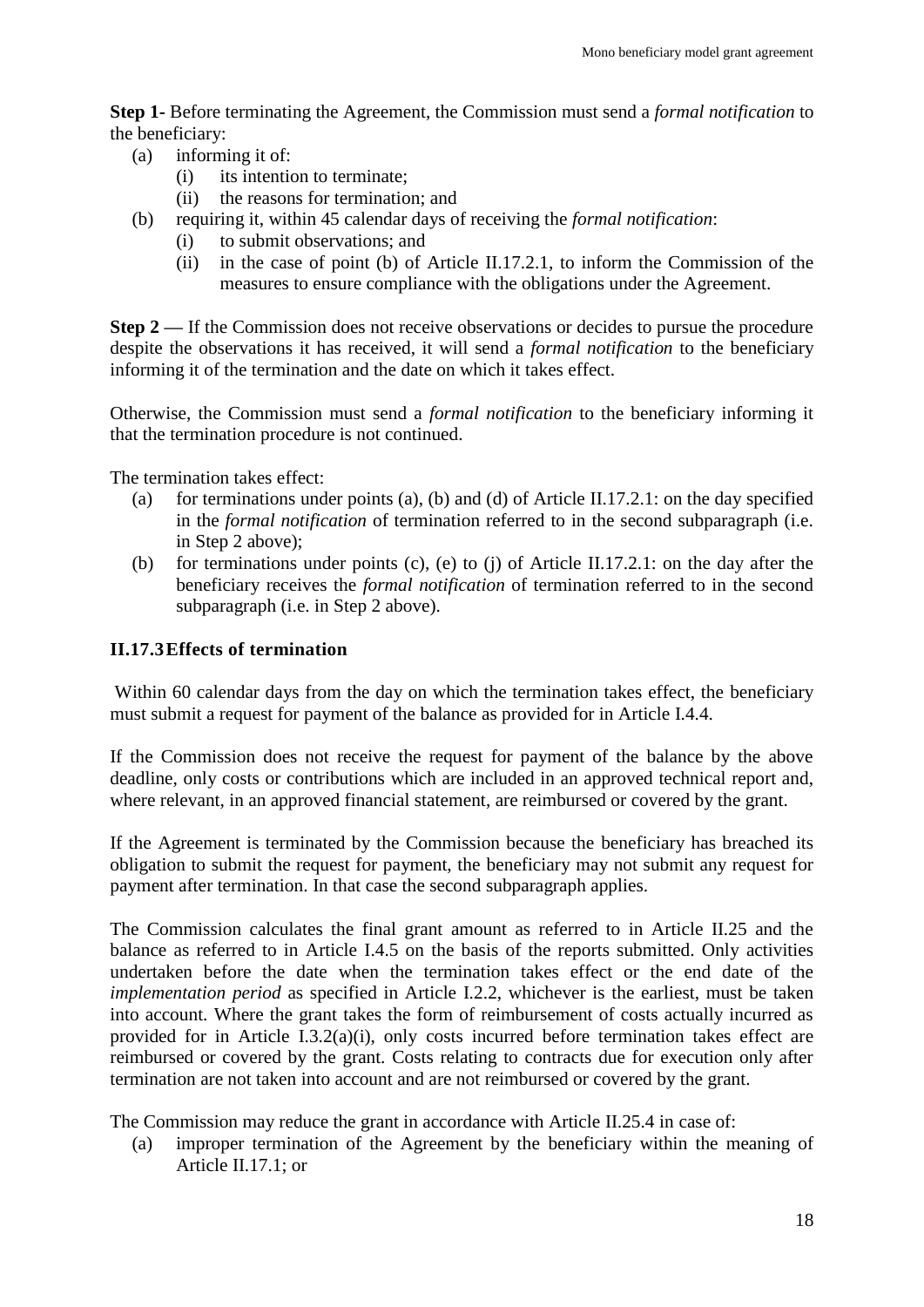(b) termination of the Agreement by the Commission on any of the grounds set out in points (b) to (j) of Article II.17.2.1.

Neither party may claim damages on the grounds that the other party terminated the Agreement.

After termination, the beneficiary's obligations continue to apply, in particular those under Articles I.4, II.6, II.8, II.9, II.14, II.27 and any additional provisions on the use of the results, as set out in the Special Conditions.

#### <span id="page-18-0"></span>**ARTICLE II.18 – APPLICABLE LAW, SETTLEMENT OF DISPUTES AND ENFORCEABLE DECISIONS**

- **II.18.1** The Agreement is governed by the applicable Union law, complemented, where necessary, by the law of Belgium.
- **II.18.2** In accordance with Article 272 TFEU, the General Court or, on appeal, the Court of Justice of the European Union, has sole jurisdiction to hear any dispute between the Union and any beneficiary concerning the interpretation, application or validity of the Agreement, if such dispute cannot be settled amicably.
- **II.18.3** In accordance with Article 299 TFEU, for the purposes of recovery within the meaning of Article II.26, the Commission may adopt an enforceable decision to impose pecuniary obligations on persons other than States.

An *action* may be brought against such decision before the General Court of the European Union in accordance with Article 263 TFEU.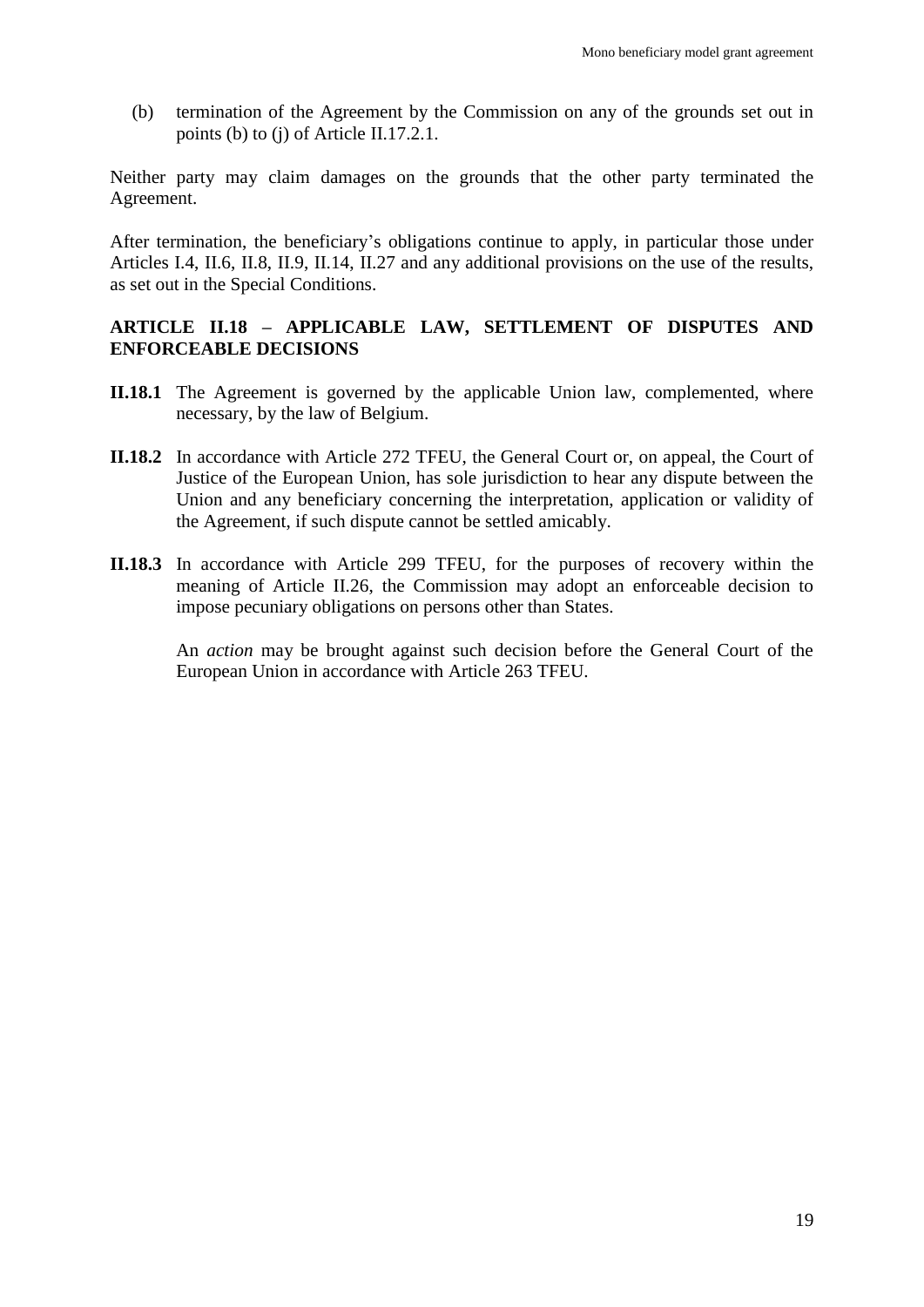## <span id="page-19-0"></span>**PART B — FINANCIAL PROVISIONS**

### <span id="page-19-1"></span>**ARTICLE II.19 – ELIGIBLE COSTS**

#### <span id="page-19-2"></span>**II.19.1Conditions for the eligibility of costs**

*Eligible costs* of the *action* are costs actually incurred by the beneficiary and which meet the following criteria:

- (a) they are incurred within the *implementation period*, with the exception of costs relating to the request for payment of the balance and the corresponding supporting documents referred to in Article I.4.4;
- (b) they are indicated in the estimated budget. The estimated budget is set out in Annex II;
- (c) they are incurred in connection with the *action* as described in Annex II and are necessary for its implementation;
- (d) they are identifiable and verifiable, in particular they are recorded in the beneficiary's accounting records and determined according to the applicable accounting standards of the country where the beneficiary is established and according to the beneficiary's usual cost accounting practices;
- (e) they comply with the requirements of applicable tax and social legislation; and
- (f) they are reasonable, justified and comply with the principle of sound financial management, in particular regarding economy and efficiency.

#### <span id="page-19-3"></span>**II.19.2Eligible direct costs**

To be eligible, the *direct costs* of the *action* must comply with the eligibility conditions set out in Article II.19.1.

In particular, the following categories of costs are eligible *direct costs*, provided that they satisfy the eligibility conditions set out in Article II.19.1 as well as the following conditions:

(a) the costs of personnel working under an employment contract with the beneficiary or an equivalent appointing act and assigned to the *action*, provided that these costs are in line with the beneficiary's usual policy on remuneration.

Those costs include actual salaries plus social security contributions and other statutory costs included in the remuneration. They may also comprise additional remunerations, including payments on the basis of supplementary contracts regardless of the nature of those contracts, provided that they are paid in a consistent manner whenever the same kind of work or expertise is required, independently from the source of funding used.

The costs of natural persons working under a contract with the beneficiary other than an employment contract or who are seconded to the beneficiary by a third party against payment may also be included under such personnel costs, provided that the following conditions are fulfilled: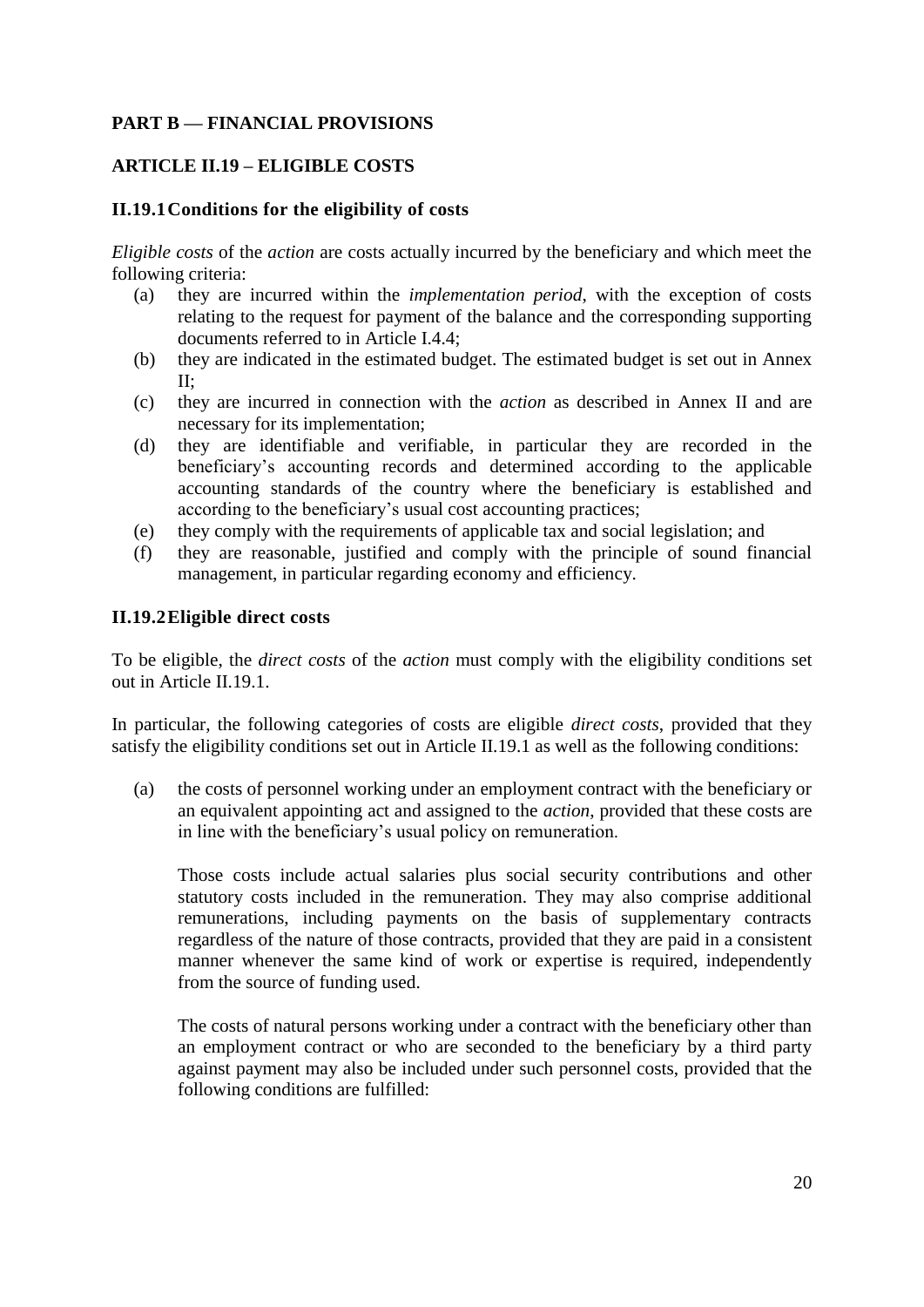- (i) the person works under conditions similar to those of an employee (in particular regarding the way the work is organised, the tasks that are performed and the premises where they are performed);
- (ii) the result of the work belongs to the beneficiary (unless exceptionally agreed otherwise); and
- (iii) the costs are not significantly different from the costs of staff performing similar tasks under an employment contract with the beneficiary;
- (b) costs of travel and related subsistence allowances, provided that these costs are in line with the beneficiary's usual practices on travel;
- (c) the depreciation costs of equipment or other assets (new or second-hand) as recorded in the beneficiary's accounting statements, provided that the asset:
	- (i) is written off in accordance with the international accounting standards and the beneficiary's usual accounting practices; and
	- (ii) has been purchased in accordance with Article II.10.1 if the purchase occurred within the *implementation period*;

The costs of renting or leasing equipment or other assets are also eligible, provided that these costs do not exceed the depreciation costs of similar equipment or assets and are exclusive of any finance fee;

Only the portion of the equipment's depreciation, rental or lease costs corresponding to the *implementation period* and the rate of actual use for the purposes of the *action* may be taken into account when determining the eligible costs. By way of exception, the full cost of purchase of equipment may be eligible under the Special Conditions, if this is justified by the nature of the *action* and the context of the use of the equipment or assets;

- (d) costs of consumables and supplies, provided that they:
	- (i) are purchased in accordance with Article II.10.1; and
	- (ii) are directly assigned to the *action*;
- (e) costs arising directly from requirements imposed by the Agreement (dissemination of information, specific evaluation of the *action*, audits, translations, reproduction), including the costs of requested financial guarantees, provided that the corresponding services are purchased in accordance with Article II.10.1;
- (f) costs entailed by *subcontracts* within the meaning of Article II.11, provided that the conditions laid down in Article II.11.1 (a), (b), (c) and (d) are met;
- (g) costs of financial support to third parties within the meaning of Article II.12, provided that the conditions laid down in that Article are met;
- (h) duties, taxes and charges paid by the beneficiary, notably value added tax (VAT), provided that they are included in eligible *direct costs*, and unless specified otherwise in the Agreement.

### <span id="page-20-0"></span>**II.19.3Eligible indirect costs**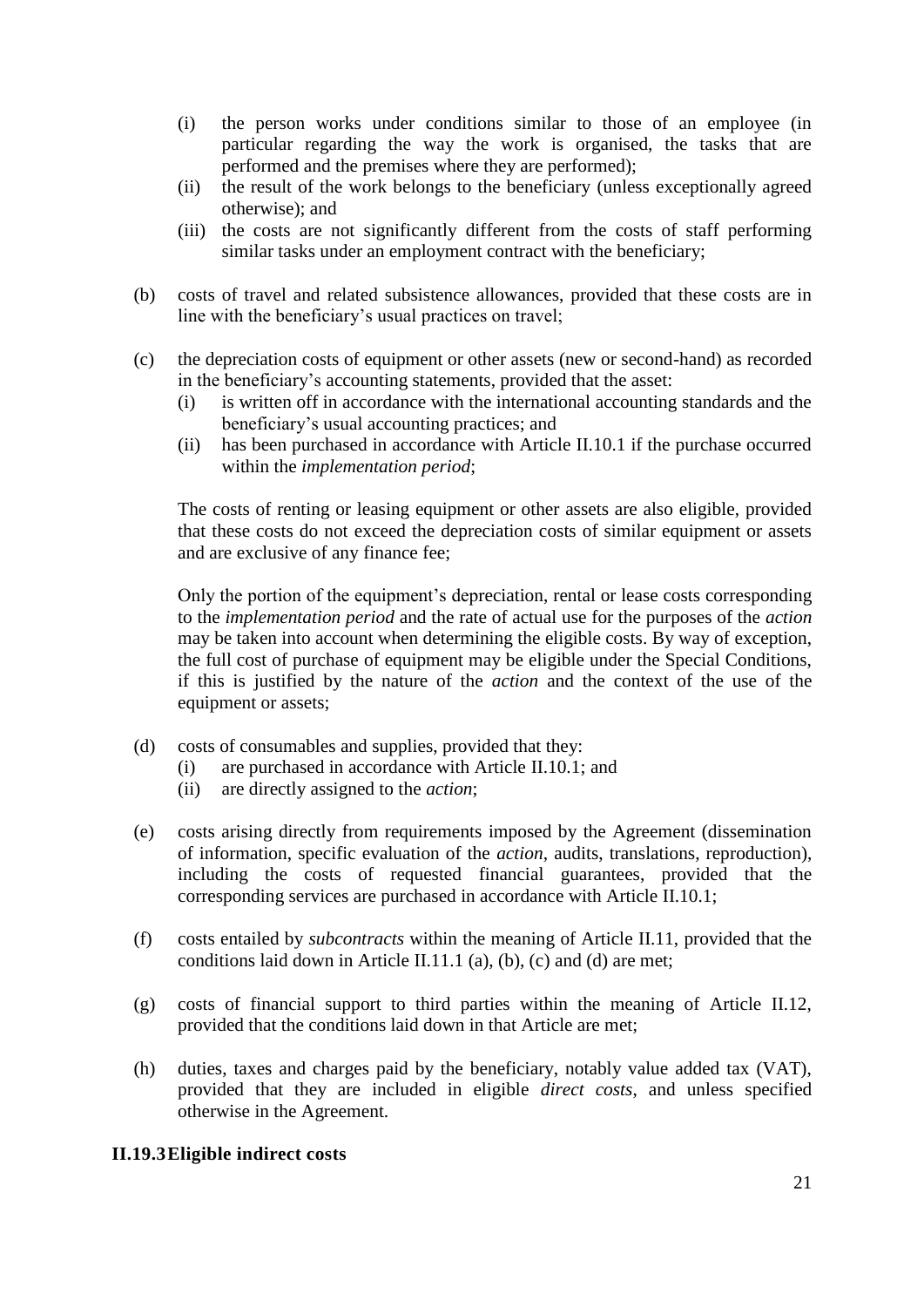To be eligible, *indirect costs* of the *action* must represent a fair apportionment of the overall overheads of the beneficiary and must comply with the conditions of eligibility set out in Article II.19.1.

Eligible *indirect costs* must be declared on the basis of a flat rate of 7 % of the total eligible *direct costs* unless otherwise specified in Article I.3.2.

### <span id="page-21-0"></span>**II.19.4Ineligible costs**

In addition to any other costs which do not fulfil the conditions set out in Article II.19.1, the following costs may not be considered eligible:

- (a) return on capital and dividends paid by the beneficiary;
- (b) debt and debt service charges;
- (c) provisions for losses or debts;
- (d) interest owed;
- (e) doubtful debts;
- (f) exchange losses;
- (g) costs of transfers from the Commission charged by the bank of the beneficiary;
- (h) costs declared by the beneficiary under another *action* receiving a grant financed from the Union budget. Such grants include grants awarded by a Member State and financed from the Union budget and grants awarded by bodies other than the Commission for the purpose of implementing the Union budget. In particular, if the beneficiary receives an operating grant financed by the EU or Euratom budget, it may not declare *indirect costs* for the period(s) covered by the operating grant, unless it can demonstrate that the operating grant does not cover any costs of the *action*.;
- (i) contributions in kind from third parties;
- (j) excessive or reckless expenditure;
- (k) deductible VAT.

### <span id="page-21-1"></span>**ARTICLE II.20 – IDENTIFIABILITY AND VERIFIABILITY OF THE AMOUNTS DECLARED**

#### <span id="page-21-2"></span>**II.20.1 Declaring costs and contributions**

The beneficiary must declare as eligible costs or as a requested contribution:

- (a) for actual costs: the costs it actually incurred for the *action*;
- (b) for unit costs or unit contributions: the amount obtained by multiplying the amount per unit specified in Article I.3.2(a)(ii) or (b) by the actual number of units used or produced;
- (c) for lump sum costs or lump sum contributions: the global amount specified in Article I.3.2(a)(iii) or (c), if the corresponding tasks or part of the *action* as described in Annex II have been implemented properly;
- (d) for flat-rate costs or flat-rate contributions: the amount obtained by applying the flat rate specified in Article I.3.2(a)(iv) or (d);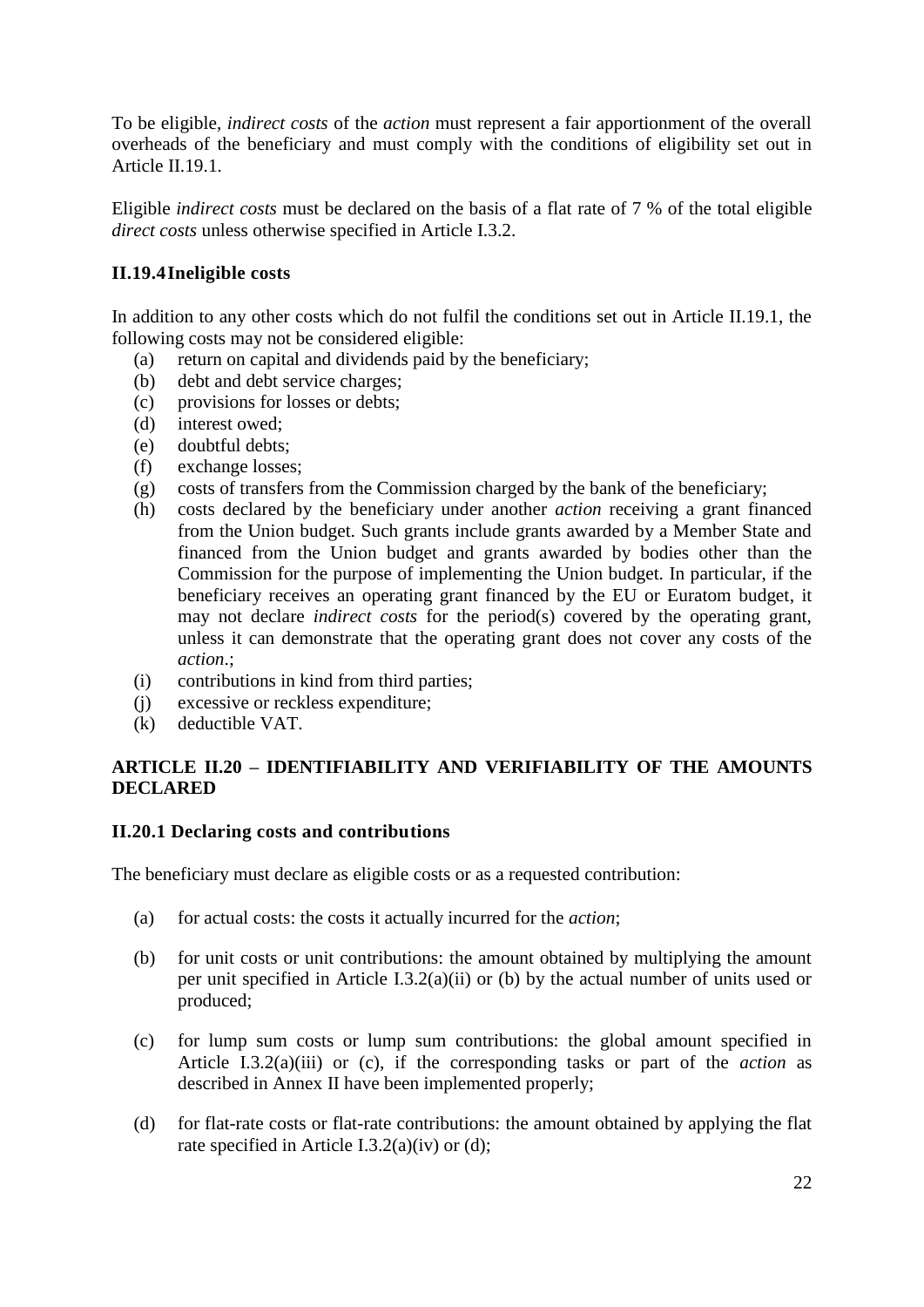- (e) for financing not linked to costs: the global amount specified in Article I.3.2(e), if the corresponding results or conditions as described in Annex II have been properly achieved or fulfilled;
- (f) for unit costs declared on the basis of the beneficiary's usual cost accounting practices: the amount obtained by multiplying the amount per unit calculated in accordance with the beneficiary's usual cost accounting practices by the actual number of units used or produced;
- (g) for lump sum costs declared on the basis of the beneficiary's usual cost accounting practices: the global amount calculated in accordance with its usual cost accounting practices, if the corresponding tasks or part of the *action* have been implemented properly;
- (h) for flat-rate costs declared on the basis of the beneficiary's usual cost accounting practices: the amount obtained by applying the flat rate calculated in accordance with the beneficiary's usual cost accounting practices.

For the forms of grant referred to in points (b), (c), (d), (f), (g) and (h), the amounts declared must comply with the conditions specified in points (a) and (b) of Article II.19.1.

### <span id="page-22-0"></span>**II.20.2 Records and other documentation to support the costs and contributions declared**

The beneficiary must provide the following if requested to do so in the context of the checks or audits described in Article II.27:

- (a) for actual costs: adequate supporting documents to prove the costs declared, such as contracts, invoices and accounting records. In addition, the beneficiary's usual accounting and internal control procedures must permit direct reconciliation of the amounts declared with the amounts recorded in its accounting statements and with the amounts indicated in the supporting documents;
- (b) for unit costs or unit contributions: adequate supporting documents to prove the number of units declared. The beneficiary does not need to identify the actual eligible costs covered or to provide supporting documents, such as accounting statements, to prove the amount declared per unit;
- (c) for lump sum costs or lump sum contributions: adequate supporting documents to prove that the *action* has been properly implemented. The beneficiary does not need to identify the actual eligible costs covered or to provide supporting documents, such as accounting statements, to prove the amount declared as a lump sum;
- (d) for flat-rate costs or flat-rate contributions: adequate supporting documents to prove the eligible costs or requested contribution to which the flat rate applies.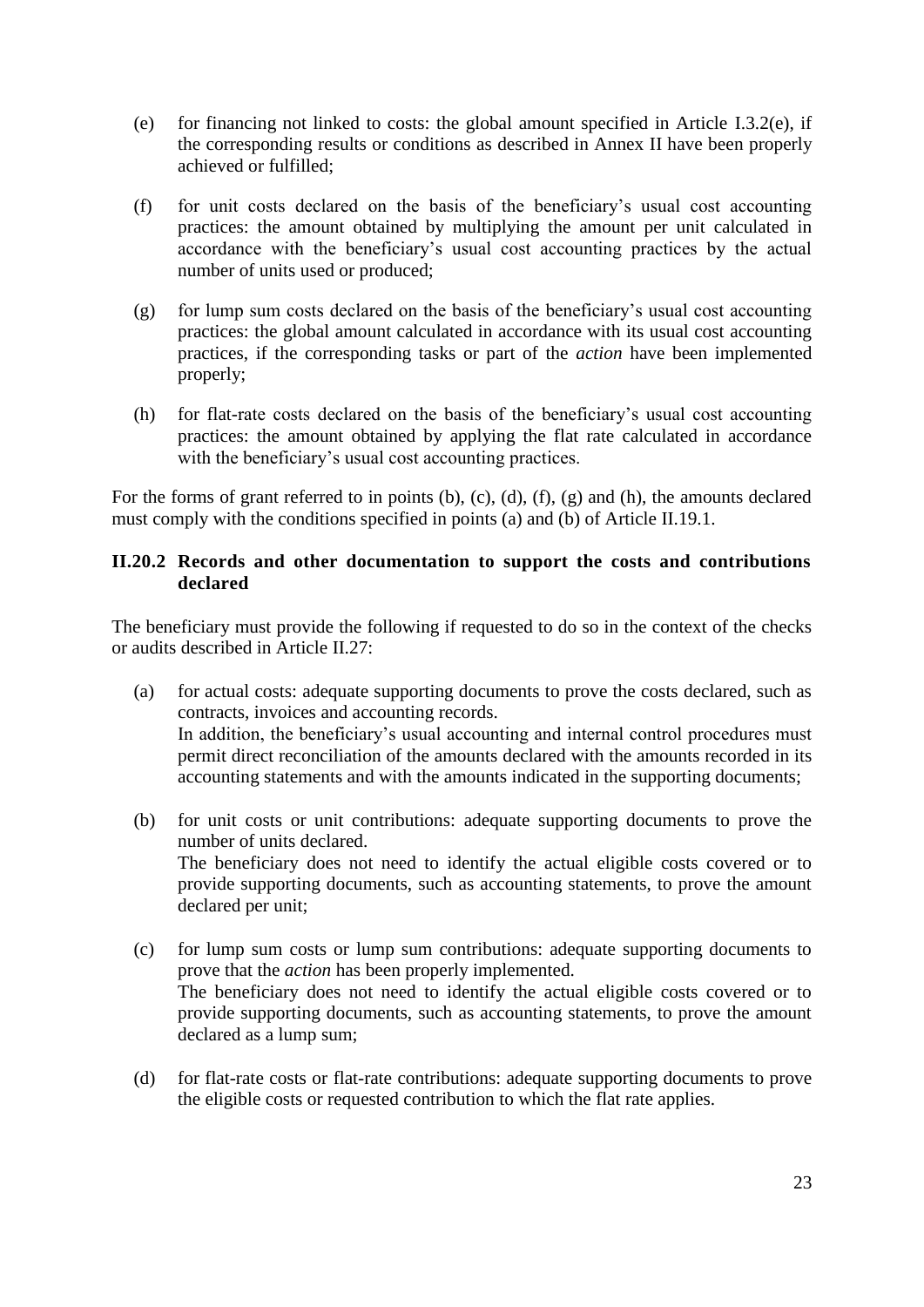The beneficiary does not need to identify the actual eligible costs covered or to provide supporting documents, such as accounting statements, for the flat rate applied;

- (e) for financing not linked to costs: adequate supporting documents to prove that the *action* has been properly implemented; The beneficiary does not need to identify the actual eligible costs covered or to provide supporting documents, such as accounting statements, to prove the amount declared as a financing not linked to costs;
- (f) for unit costs declared on the basis of the beneficiary's usual cost accounting practices: adequate supporting documents to prove the number of units declared;
- (g) for lump sum costs declared on the basis of the beneficiary's usual cost accounting practices: adequate supporting documents to prove that the *action* has been properly implemented;
- (h) for flat-rate costs declared on the basis of the beneficiary's usual cost accounting practices: adequate supporting documents to prove the eligible costs to which the flat rate applies.

#### <span id="page-23-0"></span>**II.20.3 Conditions to determine the compliance of cost accounting practices**

- **II.20.3.1** In the case of points (f), (g) and (h) of Article II.20.2, the beneficiary does not need to identify the actual eligible costs covered, but it must ensure that the cost accounting practices used for the purpose of declaring eligible costs are in compliance with the following conditions:
	- (a) the cost accounting practices used constitute its usual cost accounting practices and are applied in a consistent manner, based on objective criteria independent from the source of funding;
	- (b) the costs declared can be directly reconciled with the amounts recorded in its general accounts; and
	- (c) the categories of costs used for the purpose of determining the costs declared are exclusive of any ineligible cost or costs covered by other forms of grant as provided for in Article I.3.2.
- **II.20.3.2** If the Special Conditions so provide, the beneficiary may submit to the Commission a request asking it to assess the compliance of its usual cost accounting practices. If required by the Special Conditions, the request must be accompanied by a certificate on the compliance of the cost accounting practices ('certificate on the compliance of the cost accounting practices').

The certificate on the compliance of the cost accounting practices must be:

- (a) produced by an approved auditor or, if the beneficiary is a public body, by a competent and independent public officer; and
- (b) drawn up in accordance with Annex VII.

The certificate must certify that the beneficiary's cost accounting practices used for the purpose of declaring eligible costs comply with the conditions laid down in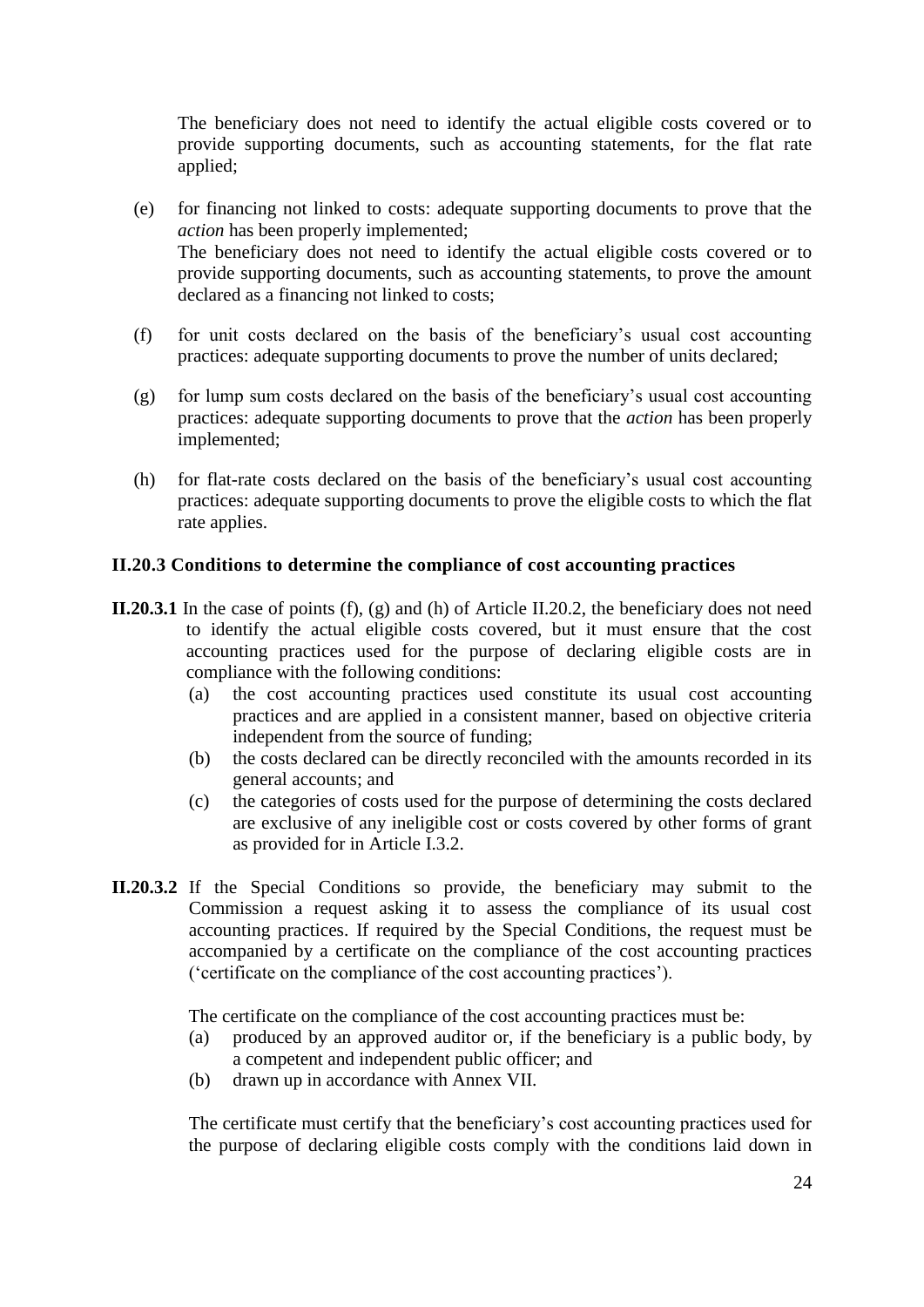Article II.20.3.1 and with the additional conditions that may be laid down in the Special Conditions.

- **II.20.3.3** If the Commission has confirmed that the beneficiary's usual cost accounting practices are in compliance, costs declared in application of these practices may not be challenged *ex post*, if:
	- (a) the practices actually used comply with those approved by the Commission; and
	- (b) the beneficiary did not conceal any information for the purpose of the approval of its cost accounting practices.

### <span id="page-24-0"></span>**ARTICLE II.21 – ELIGIBILITY OF COSTS OF ENTITIES AFFILIATED TO THE BENEFICIARY**

If the Special Conditions contain a provision on entities affiliated to the beneficiary, costs incurred by such an entity are eligible, if:

- (a) they satisfy the same conditions under Articles II.19 and II.20 as apply to the beneficiary; and
- (b) the beneficiary ensures that the conditions applicable to it under Articles II.4, II.5, II.6, II.8, II.10, II.11 and II.27 are also applicable to the entity.

## <span id="page-24-1"></span>**ARTICLE II.22 – BUDGET TRANSFERS**

The beneficiary is allowed to adjust the estimated budget set out in Annex II by transfers between the different budget categories, if the *action* is implemented as described in Annex II. This adjustment does not require an amendment of the Agreement as provided for in Article II.13.

However, the beneficiary may not add costs relating to *subcontracts* not provided for in Annex 1, unless such additional *subcontracts* are approved by the Commission in accordance with Article II.11.1(d).

The first two subparagraphs do not apply to amounts which, as provided for in Article I.3.2(a)(iii) or (c), take the form of lump sums or which, as provided for in Article I.3.2(e), take the form of financing not linked to cost.

### <span id="page-24-2"></span>**ARTICLE II.23 – NON-COMPLIANCE WITH THE REPORTING OBLIGATIONS**

The Commission may terminate the Agreement as provided for in Article II.17.2.1(b) and may reduce the grant as provided for in Article II.25.4 if the beneficiary:

- (a) did not submit a request for interim payment or payment of the balance accompanied by the documents referred to in Articles I.4.3 or I.4.4 within 60 calendar days following the end of the corresponding reporting period; and
- (b) still fails to submit such a request within further 60 calendar days following a written reminder sent by the Commission.

### <span id="page-24-3"></span>**ARTICLE II.24 – SUSPENSION OF PAYMENTS AND TIME LINE FOR PAYMENT**

<span id="page-24-4"></span>**II.24.1 Suspension of payments**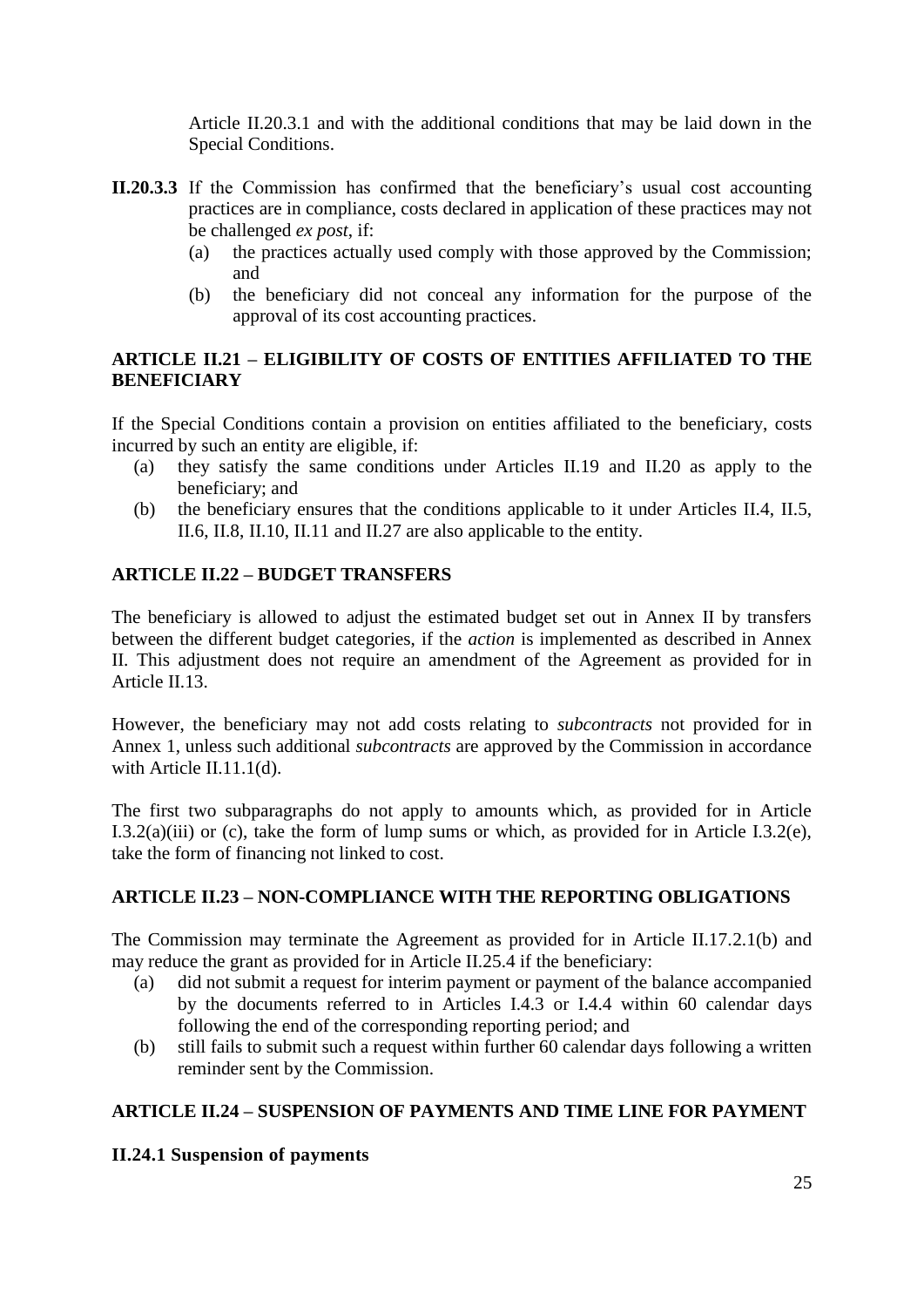#### **II.24.1.1 Grounds for suspension**

The Commission may, at any time during the implementation of the Agreement, suspend the pre-financing payments, interim payments or payment of the balance:

- (a) if the Commission has evidence that the beneficiary has committed *irregularities, fraud* or *breach of obligations* in the award procedure or while implementing the Agreement;
- (b) if the Commission has evidence that the beneficiary has committed systemic or recurrent errors, *irregularities, fraud* or serious *breach of obligations* in other grants funded by the Union or the European Atomic Energy Community ('Euratom') awarded to the beneficiary under similar conditions and such *irregularities, fraud* or *breach of obligations* have a material impact on this grant; or
- (c) if the Commission suspects *substantial errors, irregularities, fraud* or *breach of obligations* committed by the beneficiary in the award procedure or while implementing the Agreement and needs to verify whether they have actually occurred.

### **II.24.1.2 Procedure for suspension**

**Step 1 —** Before suspending payments, the Commission must send a *formal notification* to the beneficiary:

- (a) informing it of:
	- (i) its intention to suspend payments;
	- (ii) the reasons for suspension;
	- (iii) in the cases referred to in points (a) and (b) of Article II.24.1.1, the conditions that need to be met for payments to resume; and
- (b) inviting it to submit observations within 30 calendar days of receiving the *formal notification*.

**Step 2** — If the Commission does not receive observations or decides to pursue the procedure despite the observations it has received, it must send a *formal notification* to the beneficiary informing it of:

- (a) the suspension of payments;
- (b) the reasons for suspension;
- (c) the final conditions under which payments may resume in the cases referred to in points (a) and (b) of Article II.24.1.1;
- (d) the indicative date of completion of the necessary verification in the case referred to in point (c) of Article II.24.1.1.

The suspension takes effect on the day the Commission sends *formal notification* of suspension (Step 2).

Otherwise, the Commission must send a *formal notification* to the beneficiary informing it that it is not continuing with the suspension procedure.

### **II.24.1.3 Effects of suspension**

During the period of suspension of payments the beneficiary is not entitled to submit any requests for payments and supporting documents referred to in Articles I.4.2, I.4.3 and I.4.4.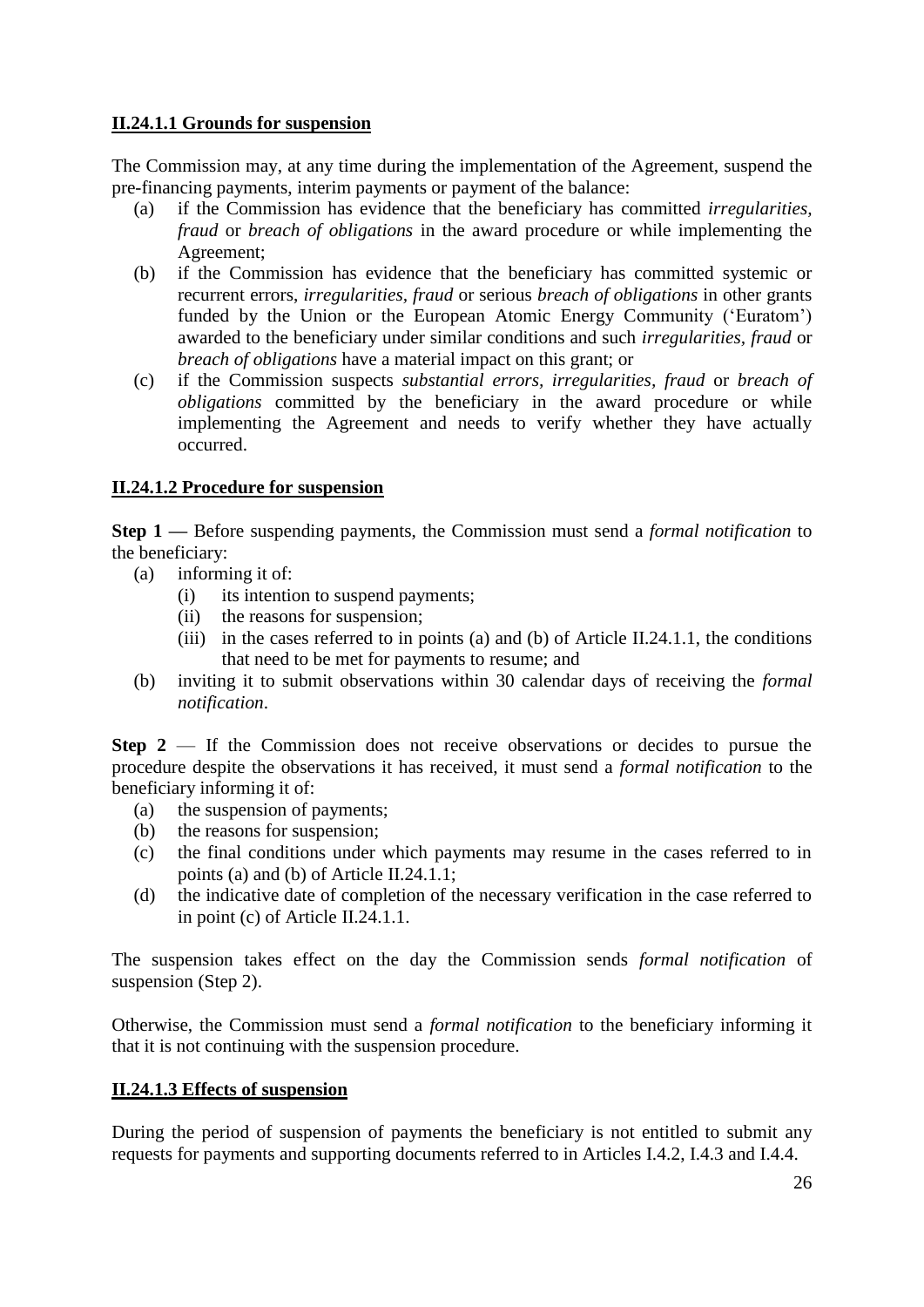The corresponding requests for payments and supporting documents may be submitted as soon as possible after resumption of payments or may be included in the first request for payment due following resumption of payments in accordance with the schedule laid down in Article I.4.1.

The suspension of payments does not affect the right of the beneficiary to suspend the implementation of the *action* as provided for in Article II.16.1 or to terminate the Agreement as provided for in Article II.17.1.

#### **II.24.1.4 Resuming payments**

In order for the Commission to resume payments, the beneficiary must meet the notified conditions as soon as possible and must inform the Commission of any progress made.

If the conditions for resuming payments are met, the suspension will be lifted. The Commission will send a *formal notification* to the beneficiary informing it of this.

#### <span id="page-26-0"></span>**II.24.2 Suspension of the time limit for payments**

- **II.24.2.1** The Commission may at any moment suspend the time limit for payment specified in Articles I.4.2, I.4.3 and I.4.5 if a request for payment cannot be approved because:
	- (a) it does not comply with the Agreement;
	- (b) the appropriate supporting documents have not been produced; or
	- (c) there is a doubt about the eligibility of the costs declared in the financial statements and additional checks, reviews, audits or investigations are necessary.
- **II.24.2.2** The Commission must send a *formal notification* to the beneficiary informing it of:
	- (a) the suspension; and
	- (b) the reasons for the suspension.

The suspension takes effect on the day the Commission sends the *formal notification*.

**II.24.2.3** If the conditions for suspending the payment deadline are no longer met, the suspension will be lifted and the remaining period will resume.

> If the suspension exceeds two months, the beneficiary may request the Commission if the suspension will continue.

> If the payment deadline has been suspended because the technical reports or financial statements do not comply with the Agreement and the revised report or statement is not submitted or was submitted but is also rejected, the Commission may terminate the Agreement as provided for in Article II.17.2.1(b) and reduce the grant as provided for in Article II.25.4.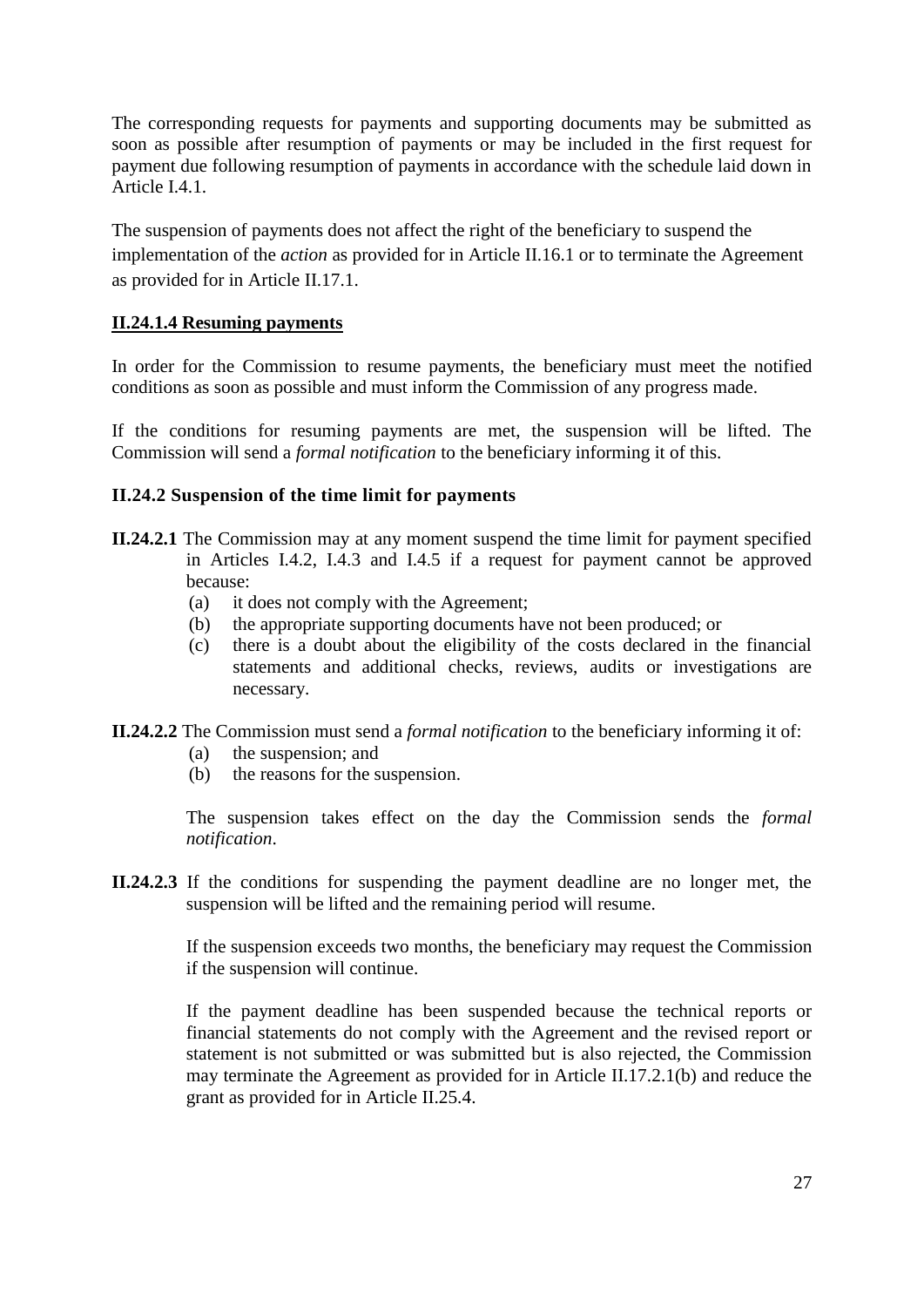### <span id="page-27-0"></span>**ARTICLE II.25 – CALCULATION OF THE FINAL AMOUNT OF THE GRANT**

The final amount of the grant depends on the extent to which the *action* has been implemented in accordance with the terms of the Agreement.

The final amount of the grant is calculated by the Commission at the time of the payment of the balance. The calculation involves the following steps:

Step 1 — Application of the reimbursement rate to the eligible costs and addition of the financing not linked to costs, unit, flat-rate and lump sum contributions

Step 2 — Limit to the *maximum amount of the grant*

Step 3 — Reduction due to the no-profit rule

Step 4 — Reduction due to improper implementation or breach of other obligations.

#### <span id="page-27-1"></span>**II.25.1 Step 1 — Application of the reimbursement rate to the eligible costs and addition of the financing not linked to costs, unit, flat-rate and lump sum contributions**

This step is applied as follows:

- (a) If, as provided for in Article I.3.2(a)(i), the grant takes the form of the reimbursement of eligible costs actually incurred, the reimbursement rate specified in that Article is applied to those eligible costs as approved by the Commission for the corresponding categories of costs, beneficiaries and affiliated entities
- (b) If, as provided for in Article I.3.2(a) (ii) to (v), the grant takes the form of the reimbursement of eligible unit costs, , lump sum costs or flat rate costs, the reimbursement rate specified in that Article is applied to the those eligible costs as approved by the Commission for the corresponding categories of costs, for the beneficiary and its affiliated entities;

The amount of volunteers' work declared as direct eligible costs for the corresponding beneficiaries and affiliated entities must be limited to the following amount, whichever is the lowest:

- (i) the total sources of financing as indicated in the final financial statement and as accepted by the Commission multiplied by fifty per cent; or
- (ii) the amount of volunteers' work indicated in the estimated budget set out in Annex II.
- (c) If, as provided for in Article I.3.2(b), the grant takes the form of a unit contribution, the unit contribution specified in that Article is multiplied by the actual number of units approved by the Commission for the beneficiary and its affiliated entities;
- (d) If, as provided for in Article I.3.2(c), the grant takes the form of a lump sum contribution, the Commission applies the lump sum specified in that Article for the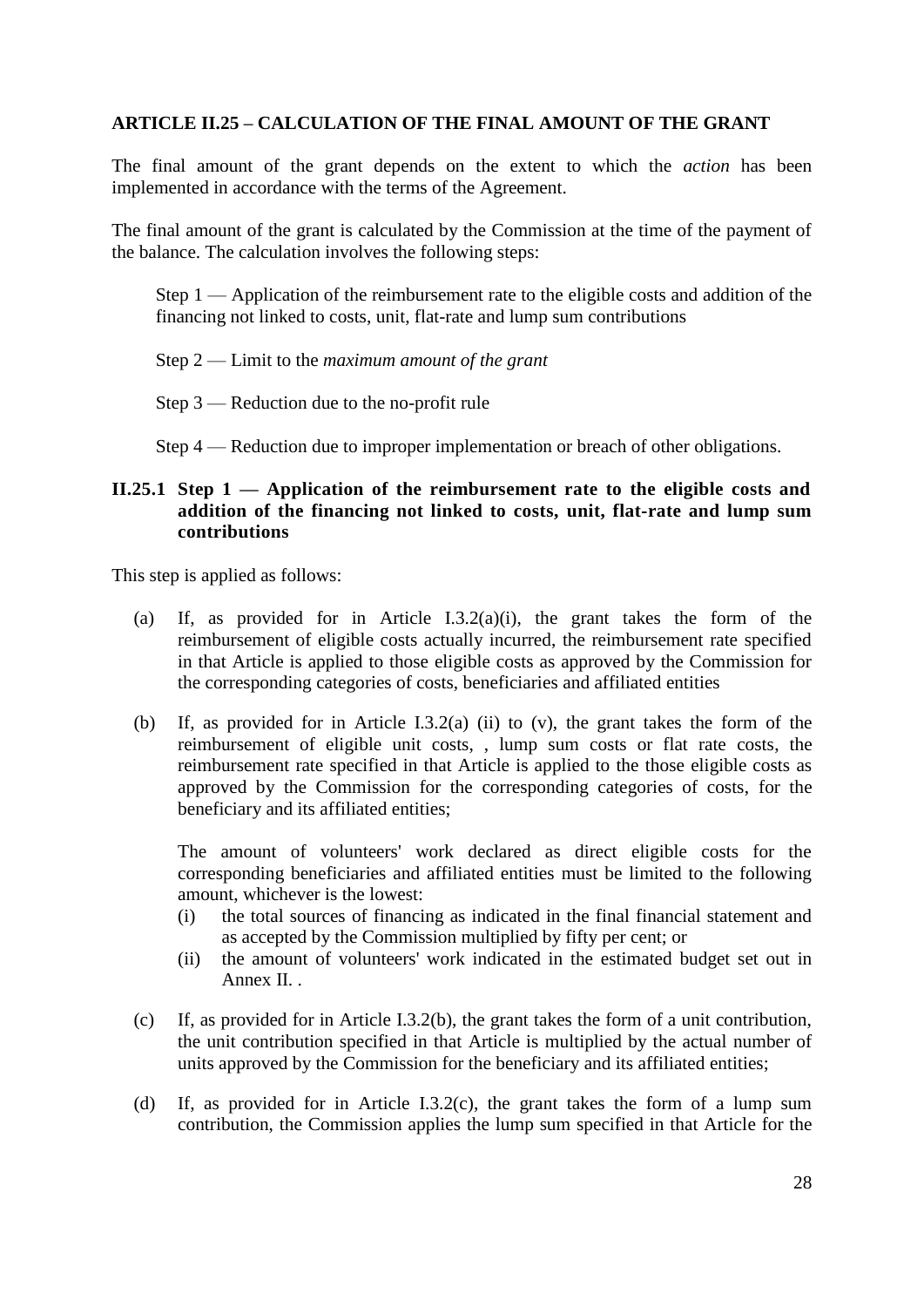beneficiary and its affiliated entities if it finds that the corresponding tasks or part of the *action* were implemented properly in accordance with Annex I;

- (e) If, as provided for in Article I.3.2(d), the grant takes the form of a flat-rate contribution, the flat rate referred to in that Article is applied to the eligible costs or to the contribution approved by the Commission for the beneficiary and its affiliated entities;
- (f) If, as provided for in Article I.3.2(e), the grant takes the form of financing not linked to costs, the Commission applies the amount specified in that Article for the corresponding beneficiaries and affiliated entities if it finds that [the conditions specified in Annex I were fulfilled][and][the results specified in Annex I were achieved].

If Article I.3.2 provides for a combination of different forms of grant, the amounts obtained must be added together.

### <span id="page-28-0"></span>**II.25.2 Step 2 — Limit to maximum amount of the grant**

The total amount paid to the beneficiary by the Commission may in no circumstances exceed the *maximum amount of the grant*.

If the amount obtained following Step 1 is higher than this maximum amount, the final amount of the grant is limited to the latter.

If volunteers' work is declared as part of direct eligible costs, the final amount of the grant is limited to the amount of total eligible costs and contributions approved by the Commission minus the amount of volunteers' work approved by the Commission.

### <span id="page-28-1"></span>**II.25.3 Step 3 — Reduction due to the no-profit rule**

The grant may not produce a profit for the beneficiary, unless specified otherwise in the Special Conditions.

The profit must be calculated as follows:

- (a) calculate the surplus of the total receipts of the action, over the total eligible costs of the action, as follows:
	- { receipts of the action

minus

the consolidated total eligible costs and contributions approved by the Commission corresponding to the amounts determined in accordance with Article II.25.1 }

The receipts of the action are calculated as follows: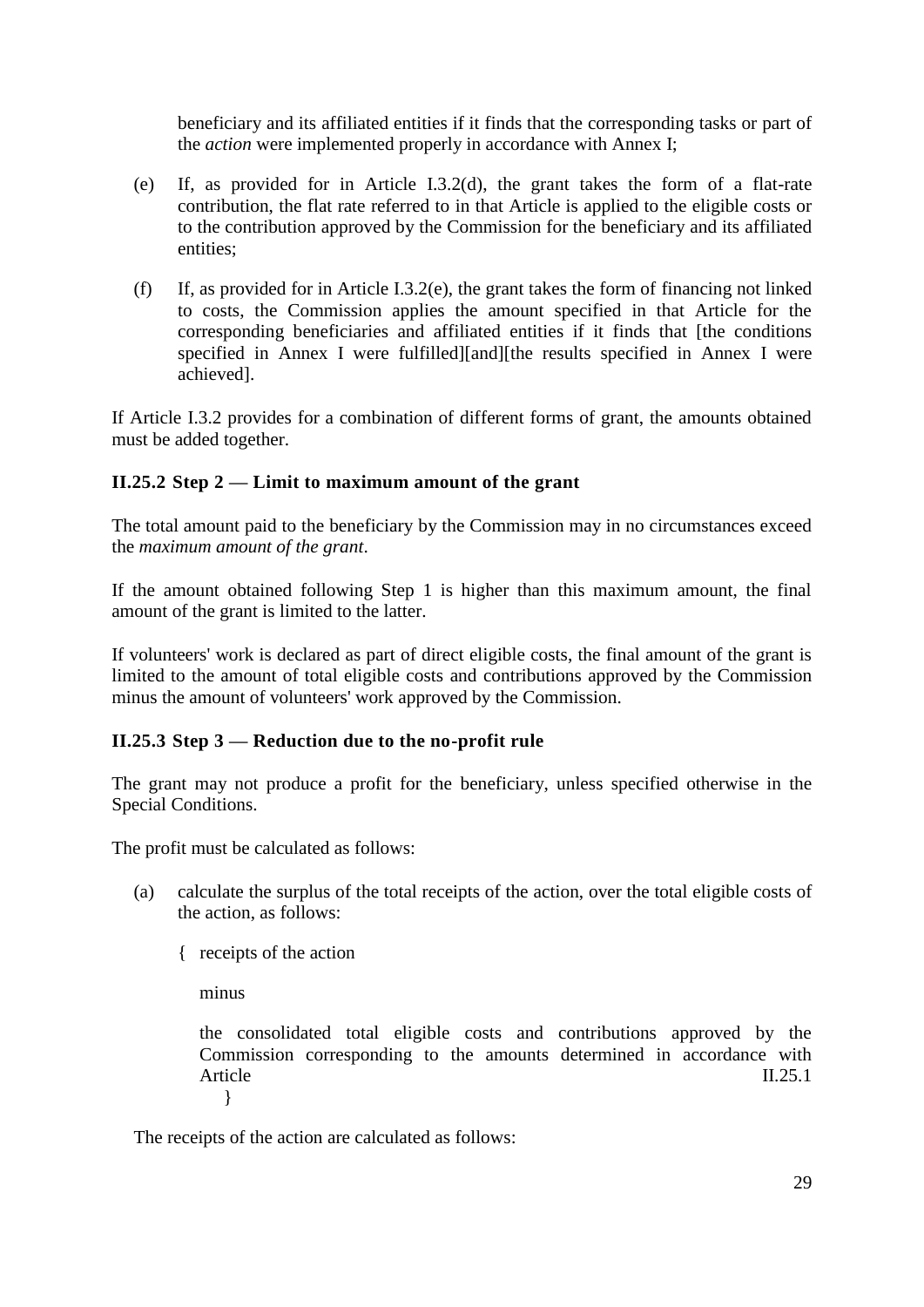{ the revenue generated by the *action* for the beneficiary and its affiliated entities other than non-profit organisations

plus

the amount obtained following Steps 1 and  $2 \}$ 

The revenue generated by the *action* is the consolidated revenue established, generated or confirmed for the beneficiary and its affiliated entities other than nonprofit organisations on the date on which the request for payment of the balance is drawn up by the beneficiary.

The following are not considered receipts:

- (i) in kind and financial contributions made by third parties,
- (ii) in case of an operating grant, amounts dedicated to the building up of reserves.
- (b) If the amount calculated under (a) is positive, this amount will be deducted from the amount calculated following Steps 1 and 2 in proportion to the final rate of reimbursement of the actual eligible costs of the *action* approved by the Commission for the categories of costs referred to in Article I.3.2(a)(i).

#### <span id="page-29-0"></span>**II.25.4 Step 4 — Reduction due to improper implementation or breach of other obligations**

The Commission may reduce the *maximum amount of the grant* if the *action* has not been implemented properly as described in Annex II (i.e. if it has not been implemented or has been implemented poorly, partially or late), or if another obligation under the Agreement has been breached.

The amount of the reduction will be proportionate to the degree to which the *action* has been implemented improperly or to the seriousness of the breach.

Before the Commission reduces the grant, it must send a *formal notification* to the beneficiary:

- (a) informing it of:
	- (i) its intention to reduce the *maximum amount of the grant*;
	- (ii) the amount by which it intends to reduce the grant;
	- (iii) the reasons for reduction; and
- (b) inviting it to submit observations within 30 calendar days of receiving the *formal notification*.

If the Commission does not receive any observations or decides to pursue reduction despite the observations it has received, it will send a *formal notification* informing the beneficiary of its decision.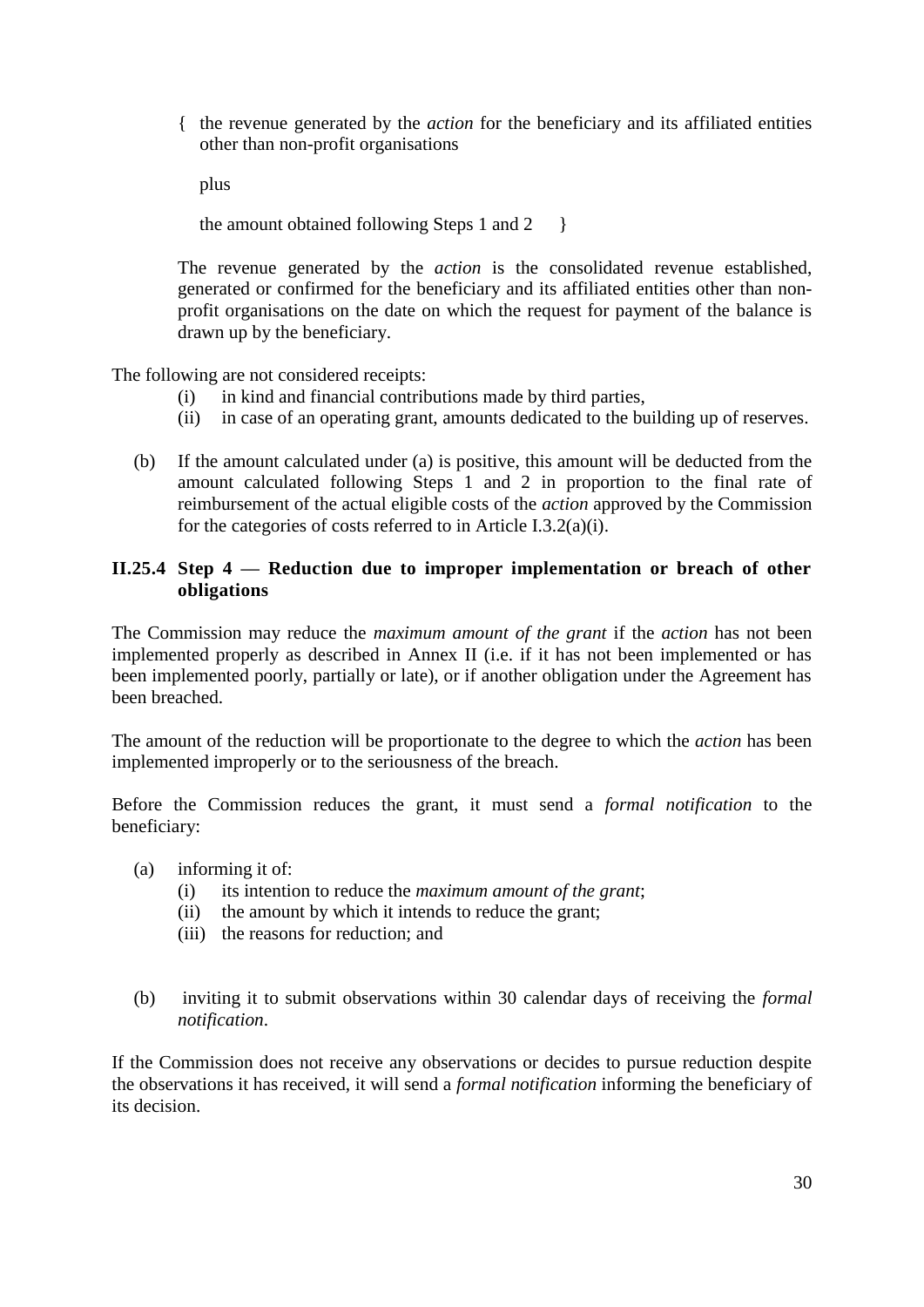If the grant is reduced, the Commission must calculate the reduced grant amount by deducting the amount of the reduction (calculated in proportion to the improper implementation of the *action* or to the seriousness of the *breach of obligations*) from the *maximum amount of the grant*.

The final amount of the grant will be the lower of the following two:

- (a) the amount obtained following Steps 1 to 3; or
- (b) the reduced grant amount following Step 4.

### <span id="page-30-0"></span>**ARTICLE II.26 - RECOVERY**

#### <span id="page-30-1"></span>**II.26.1Recovery**

Where an amount is to be recovered under the terms of the Agreement, the beneficiary must repay the Commission the amount in question.

The beneficiary is responsible for the repayment of any amount unduly paid by the Commission as a contribution towards the costs incurred by its affiliated entities.

#### <span id="page-30-2"></span>**II.26.2Recovery procedure**

Before recovery, the Commission must send a *formal notification* to the beneficiary:

- (a) informing it of its intention to recover the amount unduly paid;
- (b) specifying the amount due and the reasons for recovery; and
- (c) inviting the beneficiary to make any observations within a specified period.

If no observations have been submitted or if, despite the observations submitted by the beneficiary, the Commission decides to pursue the recovery procedure, the Commission may confirm recovery by sending a *formal notification* to the beneficiary consisting of a debit note, specifying the terms and the date for payment.

If payment has not been made by the date specified in the debit note, the Commission will recover the amount due:

(a) by offsetting it, without the beneficiary's prior consent, against any amounts owed to the beneficiary by the Commission or an executive agency (from the Union or the European Atomic Energy Community (Euratom) budget) ('offsetting');

In exceptional circumstances, to safeguard the financial interests of the Union, the Commission may offset before the due date.

An *action* may be brought against such offsetting before the General Court of the European Union in accordance with Article 263 TFEU;

(b) by drawing on the financial guarantee where provided for in accordance with Article I.4.2 ('drawing on the financial guarantee');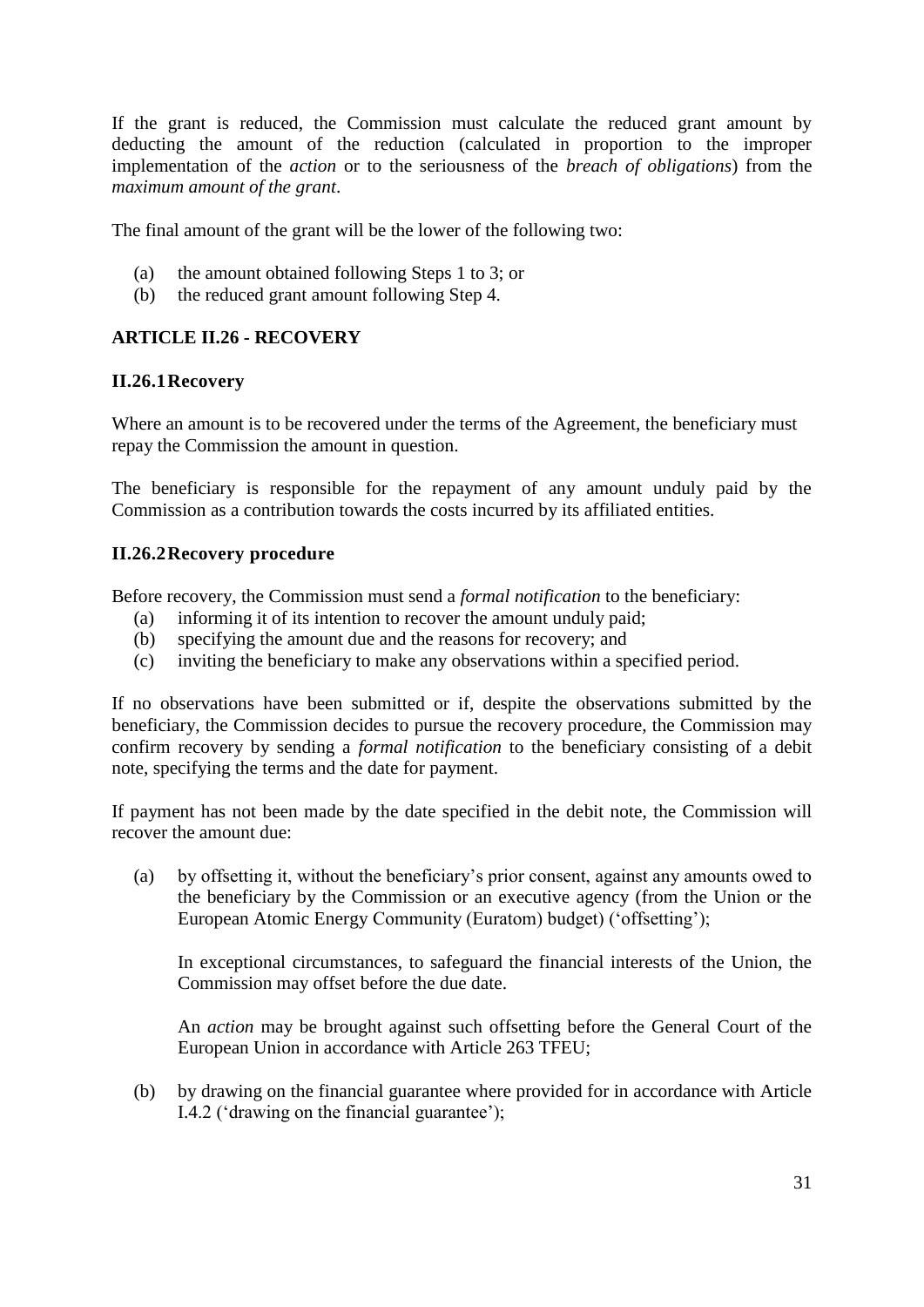(c) by taking legal action as provided for in Article II.18.2 or in the Special Conditions or by adopting an enforceable decision as provided for in Article II.18.3.

### <span id="page-31-0"></span>**II.26.3Interest on late payment**

If payment is not made by the date in the debit note, the amount to be recovered will be increased by late-payment interest at the rate set out in Article I.4.13 from the day following the date for payment in the debit note up to and including the date the Commission receives full payment of the amount.

Partial payments must first be credited against charges and late-payment interest and then against the principal.

#### <span id="page-31-1"></span>**II.26.4Bank charges**

Bank charges incurred in the recovery process must be borne by the beneficiary, unless Directive  $2007/64/EC^4$  applies.

## <span id="page-31-2"></span>**ARTICLE II.27 – CHECKS, AUDITS AND EVALUATIONS**

#### <span id="page-31-3"></span>**II.27.1Technical and financial checks, audits, interim and final evaluations**

The Commission may, during the implementation of the *action* or afterwards, carry out technical and financial checks and audits to determine that the beneficiary is implementing the *action* properly and is complying with the obligations under the Agreement. It may also check the beneficiary's statutory records for the purpose of periodic assessments of lump sum, unit cost or flat-rate amounts.

Information and documents provided as part of checks or audits must be treated on a confidential basis.

In addition, the Commission may carry out an interim or final evaluation of the impact of the *action*, measured against the objective of the Union programme concerned.

Commission checks, audits or evaluations may be carried out either directly by the Commission's own staff or by any other outside body authorised to do so on its behalf.

The Commission may initiate such checks, audits or evaluations during the implementation of the Agreement and during a period of five years starting from the date of payment of the balance. This period is limited to three years if the *maximum amount of the grant* is not more than EUR 60 000.

The check, audit or evaluation procedures are considered to be initiated on the date of receipt of the letter of the Commission announcing it.

<sup>1</sup> <sup>4</sup> Directive 2007/64/EC<sup>4</sup> of the European Parliament and of the Council of 13 November 2007 on payment services in the internal market amending Directives 97/7/EC, 2002/65/EC, 2005/60/EC and 2006/48/EC and repealing Directive 97/5/EC.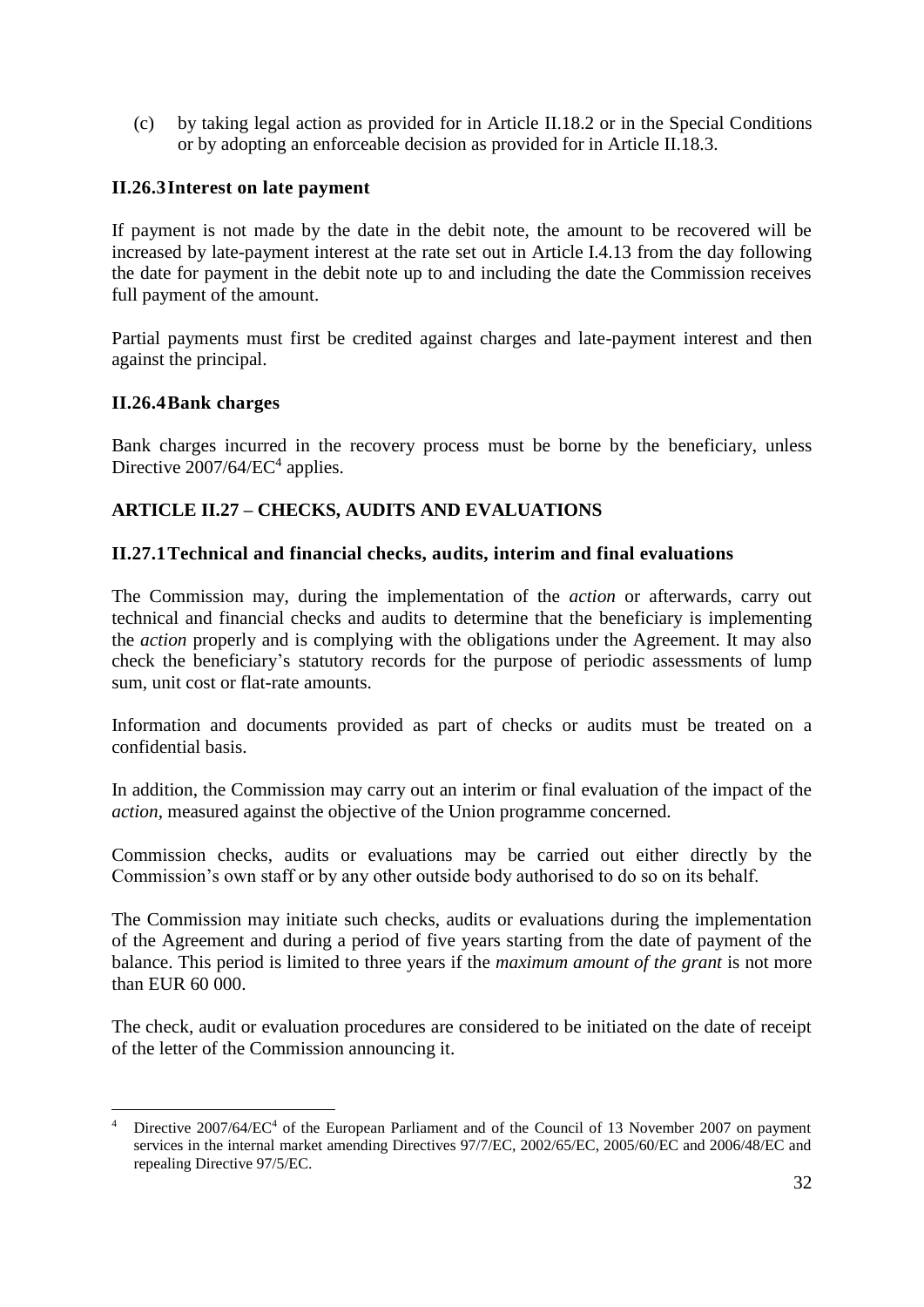If the audit is carried out on an affiliated entity, the beneficiary must inform that affiliated entity.

## <span id="page-32-0"></span>**II.27.2 Duty to keep documents**

The beneficiary must keep all original documents, especially accounting and tax records, stored on any appropriate medium, including digitalised originals when they are authorised by their respective national law and under the conditions laid down therein, during a period of five years starting from the date of payment of the balance.

The period during which documents must be kept is limited to three years if the *maximum amount of the grant* is not more than EUR 60 000.

The periods set out in the first and second subparagraphs are longer if there are ongoing audits, appeals, litigation or pursuit of claims concerning the grant, including in the cases referred to in Article II.27.7. In such cases, the beneficiary must keep the documents until such audits, appeals, litigation or pursuit of claims have been closed.

### <span id="page-32-1"></span>**II.27.3 Obligation to provide information**

The beneficiary must provide any information, including information in electronic format, requested by the Commission or by any other outside body authorised by the Commission.

If the beneficiary does not comply with the obligation set out in the first subparagraph, the Commission may consider:

- (a) any cost insufficiently substantiated by information provided by the beneficiary as ineligible;
- (b) any financing not linked to costs, unit, lump sum or flat-rate contribution insufficiently substantiated by information provided by the beneficiary as undue.

### <span id="page-32-2"></span>**II.27.4 On-the-spot visits**

During an on-the-spot visit, the beneficiary must allow Commission staff and outside personnel authorised by the Commission to have access to the sites and premises where the *action* is or was carried out, and to all the necessary information, including information in electronic format.

The beneficiary must ensure that the information is readily available at the moment of the onthe-spot visit and that information requested is handed over in an appropriate form.

If the beneficiary refuses to provide access to the sites, premises and information as required in the first and second subparagraphs, the Commission may consider:

- (a) any cost insufficiently substantiated by information provided by the beneficiary as ineligible;
- (b) any financing not linked to costs, unit, lump sum or flat-rate contribution insufficiently substantiated by information provided by the beneficiary as undue.

## <span id="page-32-3"></span>**II.27.5 Contradictory audit procedure**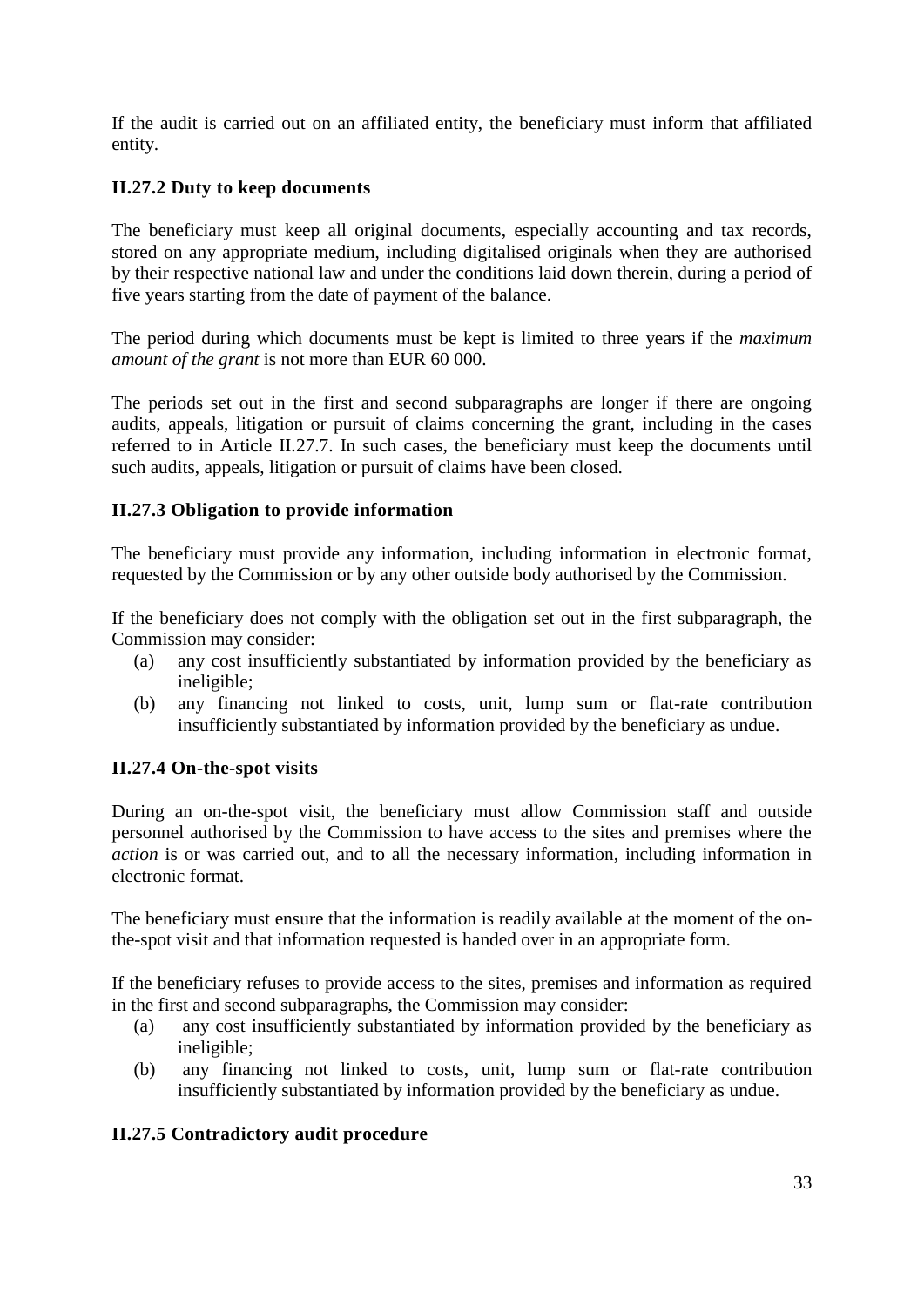On the basis of the findings made during the audit, a provisional report ('draft audit report') must be drawn up. It must be sent by the Commission or its authorised representative to the beneficiary, which must have 30 calendar days from the date of receipt to submit observations. The final report ('final audit report') must be sent to the beneficiary within 60 calendar days of expiry of the time limit for submission of observations.

## <span id="page-33-0"></span>**II.27.6 Effects of audit findings**

On the basis of the final audit findings, the Commission may take the measures it considers necessary, including recovery of all or part of the payments made by it, as provided for in Article II.26.

In the case of final audit findings after the payment of the balance, the amount to be recovered corresponds to the difference between the revised final amount of the grant, determined in accordance with Article II.25, and the total amount paid to the beneficiary under the Agreement for the implementation of the *action*.

#### <span id="page-33-1"></span>**II.27.7 Correction of systemic or recurrent errors, irregularities, fraud or breach of obligations**

**II.27.7.1** The Commission may extend audit findings from other grants to this grant if:

- (a) the beneficiary is found to have committed systemic or recurrent *irregularities, fraud* or *breach of obligations* in other EU or Euratom grants awarded under similar conditions and such *irregularities, fraud* or *breach of obligations* have a material impact on this grant; and
- (b) the final audit findings are sent to the beneficiary through a *formal notification*, together with the list of grants affected by the findings within the period referred to in Article II.27.1

The extension of findings may lead to:

- (a) the rejection of costs as ineligible;
- (b) reduction of the grant as provided for in Article II.25.4;
- (c) recovery of undue amounts as provided for in Article II.26;
- (d) suspension of payments as provided for in Article II.24.1;
- (e) suspension of the *action* implementation as provided for in Article II.16.2;
- (f) termination as provided for in Article II.17.2.
- **II.27.7.2** The Commission must send a *formal notification* to the beneficiary informing it of the systemic or recurrent irregularities, *fraud* or *breach of obligations* and of its intention to extend the audit findings, together with the list of grants affected.
	- (a) If the findings concern eligibility of costs the procedure is as follows:

#### **Step 1** — The *formal notification* must include:

- (i) an invitation to submit observations on the list of grants affected by the findings;
- (ii) a request to submit revised financial statements for all grants affected;
- (iii) where possible, the correction rate for extrapolation established by the Commission to calculate the amounts to be rejected on the basis of the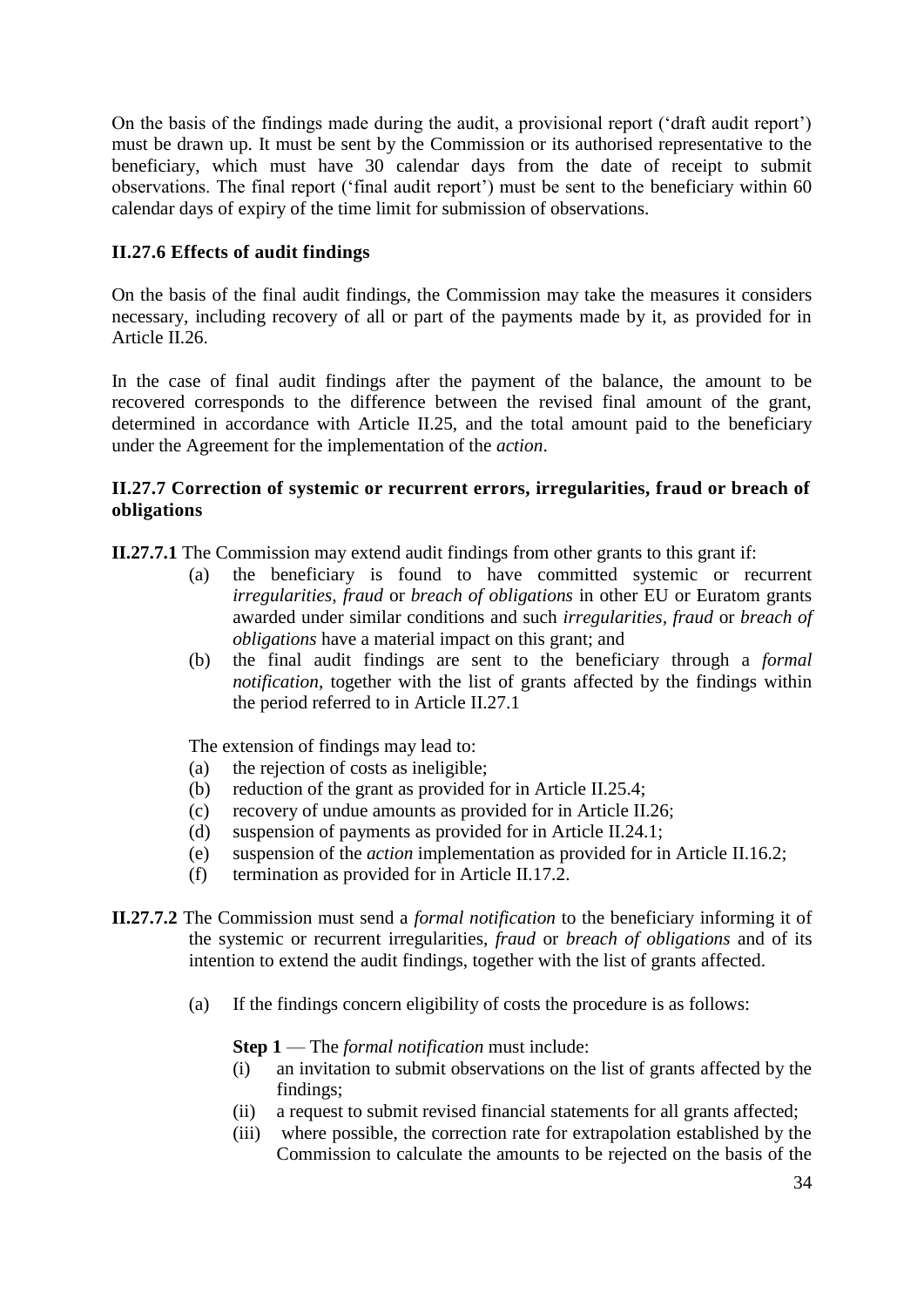systemic or recurrent errors, *irregularities, fraud* or *breach of obligations*, if the beneficiary:

- considers that the submission of revised financial statements is not possible or practicable; or
- will not submit revised financial statements.

**Step 2** — The beneficiary has 60 calendar days from when it receives the *formal notification* to submit observations and revised financial statements or to propose a duly substantiated alternative correction method. This period may be extended by the Commission in justified cases.

**Step 3** — If the beneficiary submits revised financial statements that take account of the findings the Commission will determine the amount to be corrected on the basis of those revised statements.

If the beneficiary proposes an alternative correction method and the Commission accepts it, the Commission must send a *formal notification* to the beneficiary informing it:

- (i) that it accepts the alternative method;
- (ii) of the revised eligible costs determined by applying this method.

Otherwise the Commission must send a *formal notification* to the beneficiary informing it:

- (i) that it does not accept the observations or the alternative method proposed;
- (ii) of the revised eligible costs determined by applying the extrapolation method initially notified to the beneficiary.

If the systemic or recurrent *irregularities, fraud* or *breach of obligations* are found after the payment of the balance, the amount to be recovered corresponds to the difference between:

- (i) the revised final amount of the grant, determined in accordance with Article II.25 on the basis of the revised eligible costs declared by the beneficiary and approved by the Commission or on the basis of the revised eligible costs after extrapolation; and
- (ii) the total amount paid to the beneficiary under the Agreement for the implementation of the *action*;
- (b) If the findings concern improper implementation or a breach of another obligation the procedure is as follows:

#### **Step 1** — The *formal notification* must include:

- (i) an invitation to the beneficiary to submit observations on the list of grants affected by the findings and
- (ii) the correction flat rate the Commission intends to apply to the *maximum amount of the grant* or to part of it, according to the principle of proportionality.